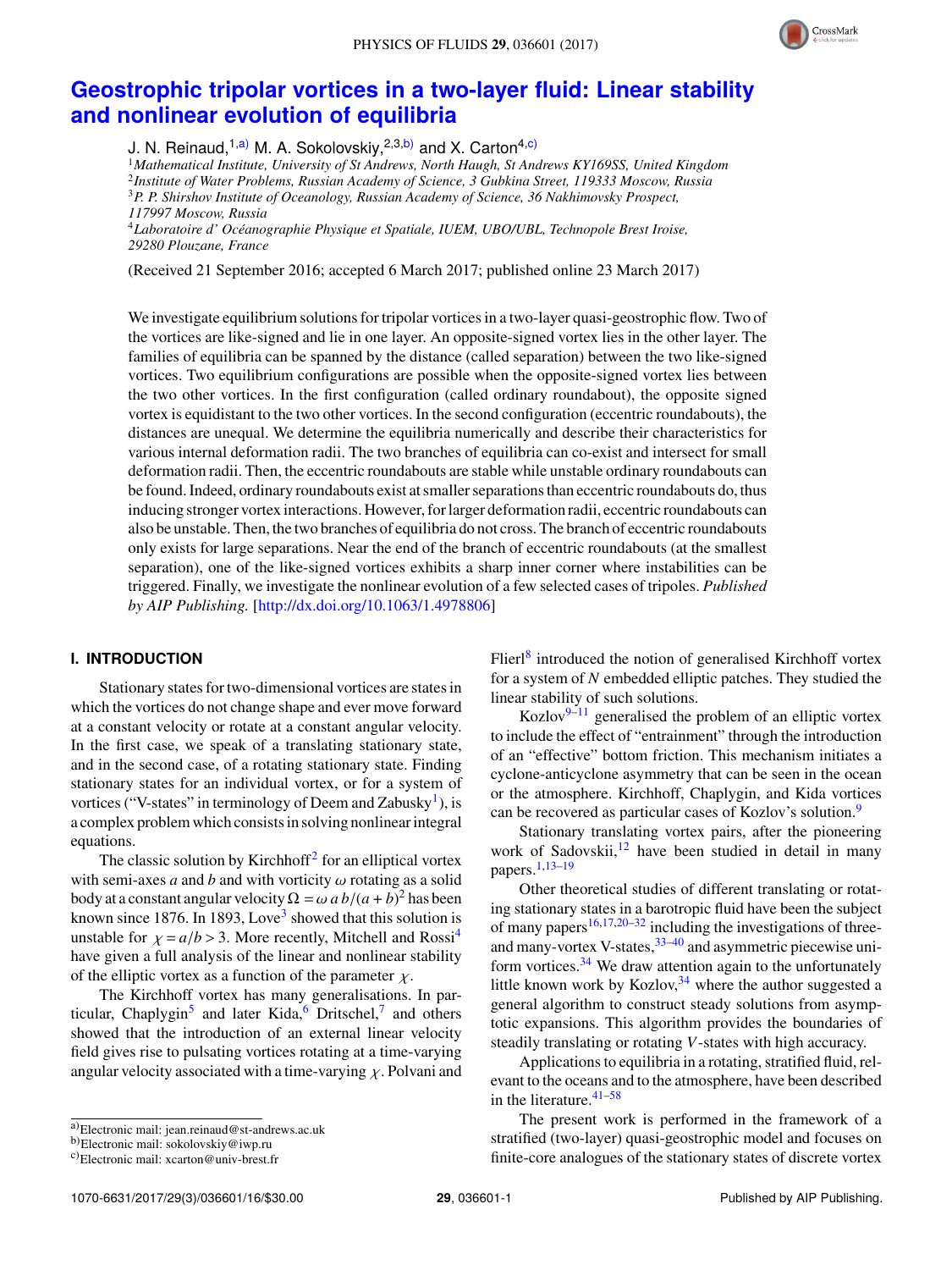systems analysed in previous studies.<sup>[59](#page-14-22)[–62](#page-14-23)</sup> The main difference between the finite core and the discrete systems consists in the fact that finite core vortices are sensitive to deformation.

Here, we assume that one of the three vortices belongs to one layer and the other two identical vortices are located in a second layer. A complete classification of the relative motion of such a system of three discrete vortices is available in the literature. $62$  Only three types of movements are possible:

- (1) Double capture, when all three vortices rotate in the direction determined by the sign of their total intensity, or (in the case of zero total intensity) by the sign of the "strongest" vortex;
- (2) simple capture, when a given vortex is under the predominant influence of one of the vortices of the other layer; the second vortex of this layer moves under the action of the combined pair;
- (3) a regime where the dominant mechanism is the intralayer interaction between vortices.

Using the terminology used in previous studies,  $59,62$  $59,62$  we focus on *stationary states* which are as follows:

- (i) *Eccentric roundabouts*: Asymmetric collinear constructions of three vortices rotating at a constant angular velocity relative to the vorticity centre, which lies on the line joining all three vortices.
- (ii) *Tritons*: Special cases of *eccentric roundabout*, when the total intensity of the vortices is equal to zero. Then, the vorticity centre is located at infinity, and the collinear three-vortex structure moves at a constant translation velocity, perpendicular to the line joining the vortices (the regular and chaotic behaviour of discrete tritons has been studied $63,64$  $63,64$ ).
- (iii) *Ordinary* or *inverse roundabouts*: Symmetric collinear tripolar structures rotating around the centre of vorticity in the direction induced by the central vortex, or in the opposite direction, caused by predominant interlayer interaction of peripheral vortices, correspondingly (the stability of discrete roundabouts is fully described in previous works $65-68$  $65-68$ ).

In the cases (i) and (ii), the configuration satisfies special conditions (or dispersion relations) relating the vortex intensities and the distances separating them. All three types of movements bifurcate from one, degenerate, static collinear state. $60$ 

Here, we build new stationary states for three vortices with a uniform potential vorticity (PV). Then we analyse the linear stability of the states. Their nonlinear evolution is illustrated on selected examples. Note that the type of motion (iii) was exhaustively studied by Shteinbuch-Fridman *et al.*[56](#page-14-26)[,69](#page-15-3) for the particular case of zero total potential vorticity. We consider the general case of an arbitrary total vorticity.

It should be noted that configurations of collinear tripoles have been observed in the oceans, for example, with the slope water anticyclonic eddies (swoddies) in the Bay of Biscay.<sup>[70](#page-15-4)[–72](#page-15-5)</sup> It is therefore important to understand the main characteristics of three-vortex equilibria and the conditions necessary for their existence.

# **II. MATHEMATICAL AND NUMERICAL MODELS**

The oceans and the atmosphere can be seen as shallow layers of fluid as the horizontal scales of motion typically far exceed the height of the fluid. In this context, one can model the flow using the shallow-water equations, where the fluid domain is discretised in the vertical direction by layers of fluid of uniform density, each being in hydrostatic balance. In this work, we consider a system of two layers of fluid. Using two layers allows taking into account at the leading order of the effects of the natural density stratification of the oceans. The oceans and the atmosphere are also strongly influenced by the background planetary rotation. In the absence of forcing and dissipation, two-layer flows rotating at the angular velocity  $\Omega$ are governed by the equations

<span id="page-1-0"></span>
$$
u_{jt} + u_j u_{jx} + v_j u_{jy} - f v_j = -\frac{p_{jx}}{\rho_0},
$$
 (1)

<span id="page-1-1"></span>
$$
v_{jt} + u_j v_{jx} + v_j v_{jy} + fu_j = -\frac{p_{jy}}{\rho_0},
$$
 (2)

$$
p_{jz} = \rho_j g,\tag{3}
$$

$$
u_{jx} + v_{jy} + w_{jz} = 0, \t j = 1, 2,
$$
\t(4)

where  $u_j, v_j, w_j$  are the *j*th layer velocity vector components along the *x*, *y*,*z*-axes, respectively, with the *z* axis directed downward from the surface; *p* is pressure;  $f = 2\Omega$  is the Coriolis parameter;  $\rho_0$  is the mean density; *g* is the acceleration due to gravity. The subscripts  $t, x, y, z$  denote partial derivatives with respect to time and to the spatial coordinates, and  $\rho_1$  and  $\rho_2$  ( $\rho_1 \le \rho_2$ ) are the constant densities of the incompressible fluids in the upper and lower layers, respectively.

Introducing the vertical component of the relative vorticity in the *j*th layer  $\omega_j = v_{jx} - u_{jy}$  and eliminating the pressure from  $(1)$  and  $(2)$ , we obtain

<span id="page-1-2"></span>
$$
\frac{D_j(\omega_j + f)}{Dt} - (\omega_j + f)w_{jz} = 0, \qquad j = 1, 2, \qquad (5)
$$

where  $D_j a/D t \equiv a_t + u_j a_x + v_j a_y \equiv a_t + J(\psi_j, a)$  is the two-<br>dimensional material derivative and  $J(b, a)$  the Iscobian  $\psi_j$ : dimensional material derivative and  $J(b, a)$  the Jacobian,  $\psi_j$  is<br>the laverwise streamfunction, and  $w_j$  is the vertical velocity in the layerwise streamfunction, and  $w_j$  is the vertical velocity in layer *j*.

For rapid planetary rotation,  $|\omega_j| \ll f$ , and integrating<br>ation (5) with respect to z over each layer taking into Equation [\(5\)](#page-1-2) with respect to *z* over each layer, taking into account the vertical boundary conditions on the vertical ("rigid lid" on the bottom and top surfaces, pressure continuity at the interface), we obtain

where

$$
q_{jt} + J(\psi_j, q_j) = 0, \qquad j = 1, 2, \tag{6}
$$

<span id="page-1-3"></span>
$$
q_j = \nabla^2 \psi_j + F_j(\psi_{3-j} - \psi_j) + f, \qquad j = 1, 2, \tag{7}
$$

where  $q_i(x, y)$  is the potential vorticity (PV) in *j*th layer. The first term in the right hand side of  $(7)$  is the relative vorticity of the vortices, the second term is the vorticity associated with the vertical stretching of layerwise columns, and the third term is the background vorticity. The symbol  $\nabla^2$  is two-dimensional Laplacian and  $F_j = f^2/g'h_j$  are the layer coupling coefficients. The reduced gravity  $g' = g\Delta\rho/\rho$  is much smaller than the usual<br>gravity because of the weak relative density difference between gravity because of the weak relative density difference between layers:  $\Delta \rho = \rho_2 - \rho_1 \ll \rho_1$ . The thickness of layer *j* at rest is  $h_i$  and  $h = h_1 + h_2 = const.$  is the fixed total fluid thickness.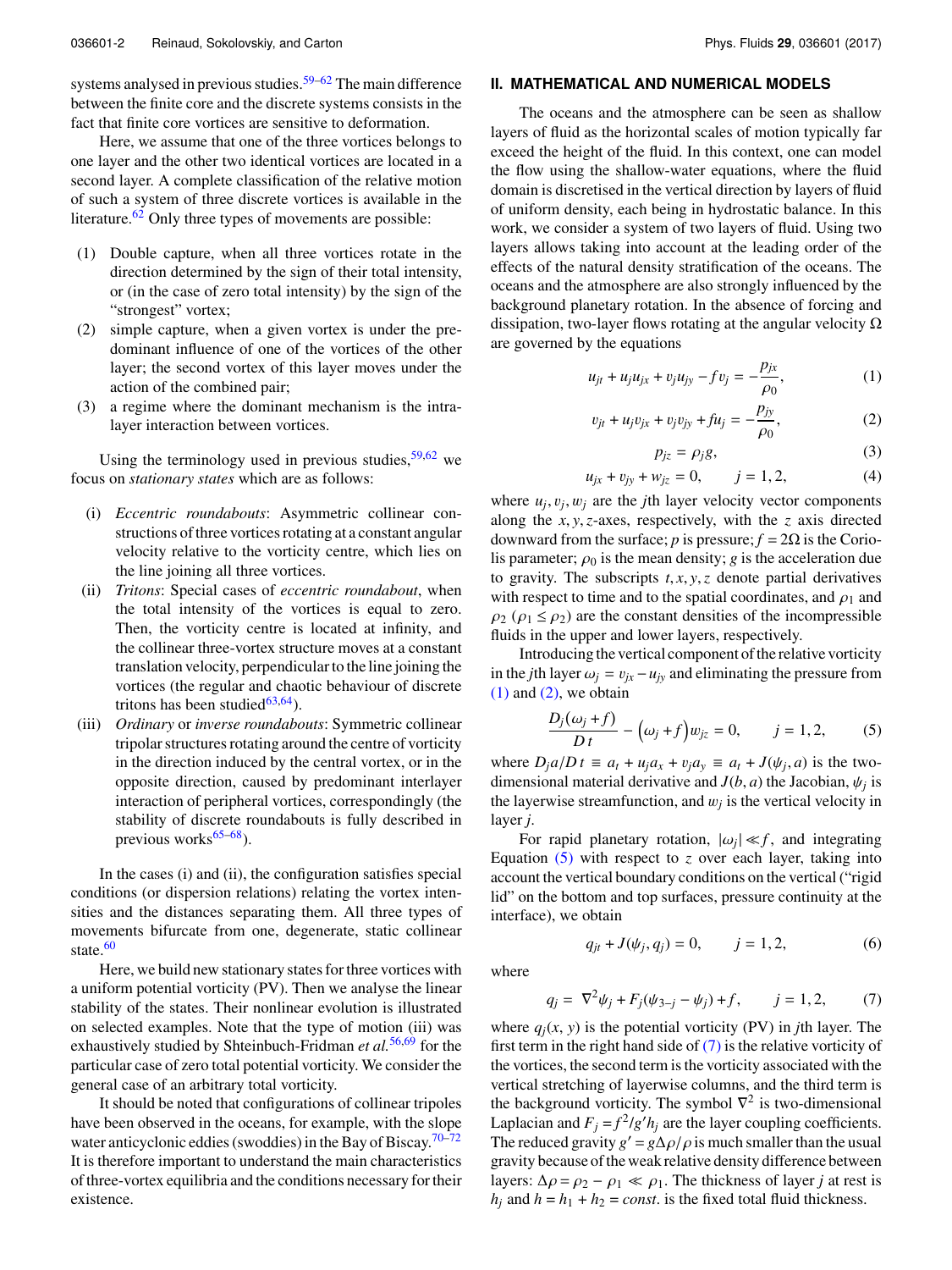Next, assuming that the PV distribution is piecewiseuniform with constant values  $q_j^{\alpha}$  inside the finite domains  $S_j^{\alpha}$ bounded by contours  $C_j^{\alpha}$ , i.e.,

$$
q_j(x, y) = \sum_{\alpha=1}^{N_j} q_j^{\alpha} \Theta(S_j^{\alpha}),
$$
 (8)

where  $N_1$  and  $N_2$  are the numbers of vortex patches in upper and lower layers, respectively, and  $\Theta(S_j^{\alpha})$  is the step function equal to 1 inside and 0 outside the contour  $C_j^{\alpha}$ .

Under these assumptions, the streamfunctions in layers  $are<sup>62</sup>$  $are<sup>62</sup>$  $are<sup>62</sup>$ 

$$
\psi_j(x, y) = h_j \sum_{\alpha=1}^{N_j} q_j^{\alpha} \oint_{C_j^{\alpha}} T \left[ Q(r) + \frac{h_{3-j}}{h_j} Q_1(r) \right] dv + h_{3-j} \sum_{\alpha=1}^{N_{3-j}} q_{3-j}^{\alpha} \oint_{C_{3-j}^{\alpha}} T \left[ Q(r) - Q_1(r) \right] dv, \quad j = 1, 2.
$$
\n(9)

Here,  $r = \sqrt{(x - x')^2 + (y - y')^2}$  (*x'* and *y'* are the coordinates of the integrating point), and the notations

$$
T = \frac{(x'-x)(\partial y'/\partial \nu) - (y'-y)(\partial x'/\partial \nu)}{r^2},
$$
  

$$
Q = \frac{r^2}{4\pi} \ln r, \quad Q_1 = \frac{1}{2\pi\gamma^2} \Big[ \gamma r K_1(\gamma r) - 1 \Big]
$$

are introduced;  $v(x', y')$  is a parametric representation of the<br>contour  $C^{\alpha}$ . K<sub>1</sub>(*a*) is the modified Bessel function of seccontour  $C_j^{\alpha}$ ; K<sub>1</sub>(*a*) is the modified Bessel function of second kind and first order;  $\gamma = L/L_d$  (*L* is a typical horizontal length scale and  $L_d = \sqrt{g'h_1h_2/h}/f$  is the Rossby deformation radius) radius).

When modelling the evolution of vortex patches, each uniform  $q_j^{\alpha}$  vortex is represented by its boundary  $C_j^{\alpha}$ , and its curvilinear coordinate  $\nu$  is discretised by  $n_p$  nodes. We use here  $n_p = 150$  for high resolution (results have been checked by rerunning a selection of cases at three or six times the resolution with  $n_p = 450$  and  $n_p = 900$ . The most accurate results available are shown). Nonlinear simulations are performed using contour surgery $\frac{73}{3}$  $\frac{73}{3}$  $\frac{73}{3}$  adapted here to the two-layer quasi-geostrophic model.

#### **III. NUMERICAL SETUP**

We consider tripolar vortices in a two-layer fluid. The general geometry is illustrated in Figure [1.](#page-2-0) The vortices are uniform patches of potential vorticity  $q_j^{\alpha}$ . The layer depths are set to  $h_1 = h_2 = h/2$ . This choice is made for simplicity (the sensitivity of the results to other choices will be studied later and is briefly described in Sec. V). Without loss of generality, we set  $h = 1$  and the mean horizontal radius of the vortices can be set to  $1 (L = 1)$ .

The tripolar structure consists of two positive, uniform PV vortices (referred to as vortices 1 and 3) in the upper layer  $(N_1 = 2)$  and of one negative, uniform PV vortex (referred to as vortex 2) in the lower layer ( $N_2 = 1$ ). As a consequence, we have  $q_1^1 \equiv q_1$ ,  $q_1^2 \equiv q_3$ , and  $q_2^1 \equiv q_2$ . Initially, the centres of

<span id="page-2-0"></span>

FIG. 1. General geometry of the stationary states for two-layer tripolar vortex structures. Top panel: vertical cross section showing the two layers. Bottom (view form the top): left, asymmetric configuration, generic *triton* or *eccentric roundabout*. Right, symmetric configuration, generic *ordinary roundabout* or *inverse roundabout*. Hereinafter, the blue (red) circles represent the contours of vortex patches in upper (lower) layer. In this figure only, for simplicity, it is assumed that the vortices have a circular shape.

<span id="page-2-1"></span>the three vortices are aligned along the *x*-axis, in a stationary configuration. The vortex structure moves with a constant linear or angular velocity. By convention, vortex 1 will be the vortex on the left and vortex 3 the vortex on the right. The centres of vortices 1 and 3 are separated by a distance  $2r_a$ . The centres of the upper vortex 1 and the lower vortex 2 are separated horizontally by a distance *rb*. Each vortex with PV  $q_i$  has the area  $A_i$  (hence a volume  $V_i = A_i h/2$ ). We set  $q_1 = q_3 = q$ , taking  $q = 2\pi$  without loss of generality. We also set  $A_1 = A_3 = A = \pi$  (corresponding to  $r_1 = r_3$ )  $= 1$  for the equivalent circular vortex). We denote  $\rho_q = q_2/q$ and  $\mu = (q_2A_2)/(qA)$ , such that the total surface-integrated PV is  $\Gamma = (q_1A_1 + q_2A_2 + q_3A_3)h/2 = \pi^2(2 + \mu)$ . Since  $q_2 < 0$ , both  $q_1$  and  $\mu < 0$ , It should be noted that  $\mu = -2$  correboth  $\rho_q$  and  $\mu < 0$ . It should be noted that  $\mu = -2$  corresponds therefore to the case where the overall PV integral is 0.

When scaling time, we use the simplest model of a pair of opposite signed vortices lying in different layers (an "equiv-alent" heton)<sup>[48](#page-14-27)</sup> with a vertical axis  $(N_1 = N_2 = 1, r_b = 0,$ When scaling time, we use the simplest model of a pair of opposite signed vortices lying in different layers (an "equivalent" heton)<sup>48</sup> with a vertical axis ( $N_1 = N_2 = 1$ ,  $r_b = 0$ ,  $A_1 = A_2 = \pi$ ,  $q_1 = -q_2 = q$ ). From [\(9\)](#page-2-1) w mum dimensionless azimuthal velocity on both unit circular vortex patches is  $V = q I_1(\gamma) K_1(\gamma)$ , where  $I_1(\gamma)$  is a modified Bessel function of first kind and first order. Suppose now that  $\gamma$  = 0.6 (as in most examples below), then  $V \approx 2.57$ . Taking as a scale for the horizontal velocity and deformation radius the values 10 cm/s and 30 km, respectively, we obtain that the rotation period of fluid particles along the contour is equal to  $T \approx 5$  days. We will take this value as the time scale.

For given  $\gamma$ ,  $\mu$ , and  $\rho_q$  a family of steady states can be mapped by the distance  $\delta$  between the innermost edges of the lower vortices. This is indicated in Figure [1](#page-2-0) where, for the sake of simplicity, we have adopted circular contours to represent the vortices. This distance varies monotonically for the full branches in the range of parameters  $\gamma$ ,  $\mu$  relevant to this study (although it may not be the case outside this range). For given values of  $\delta$ , r,  $\rho_q$ , and  $\mu$ , an equilibrium solution (stationary state or 'V'-state) is sought. It is reached by an iterative method. The method converges when the boundaries of the vortices match streamlines in the relative reference frame moving with the vortices.<sup>[14](#page-14-28)[,33,](#page-14-17)[35](#page-14-29)[,49,](#page-14-30)[55,](#page-14-31)[74](#page-15-7)</sup> For tritons ( $\mu$  = -2) the reference frame is in uniform translation, while it is in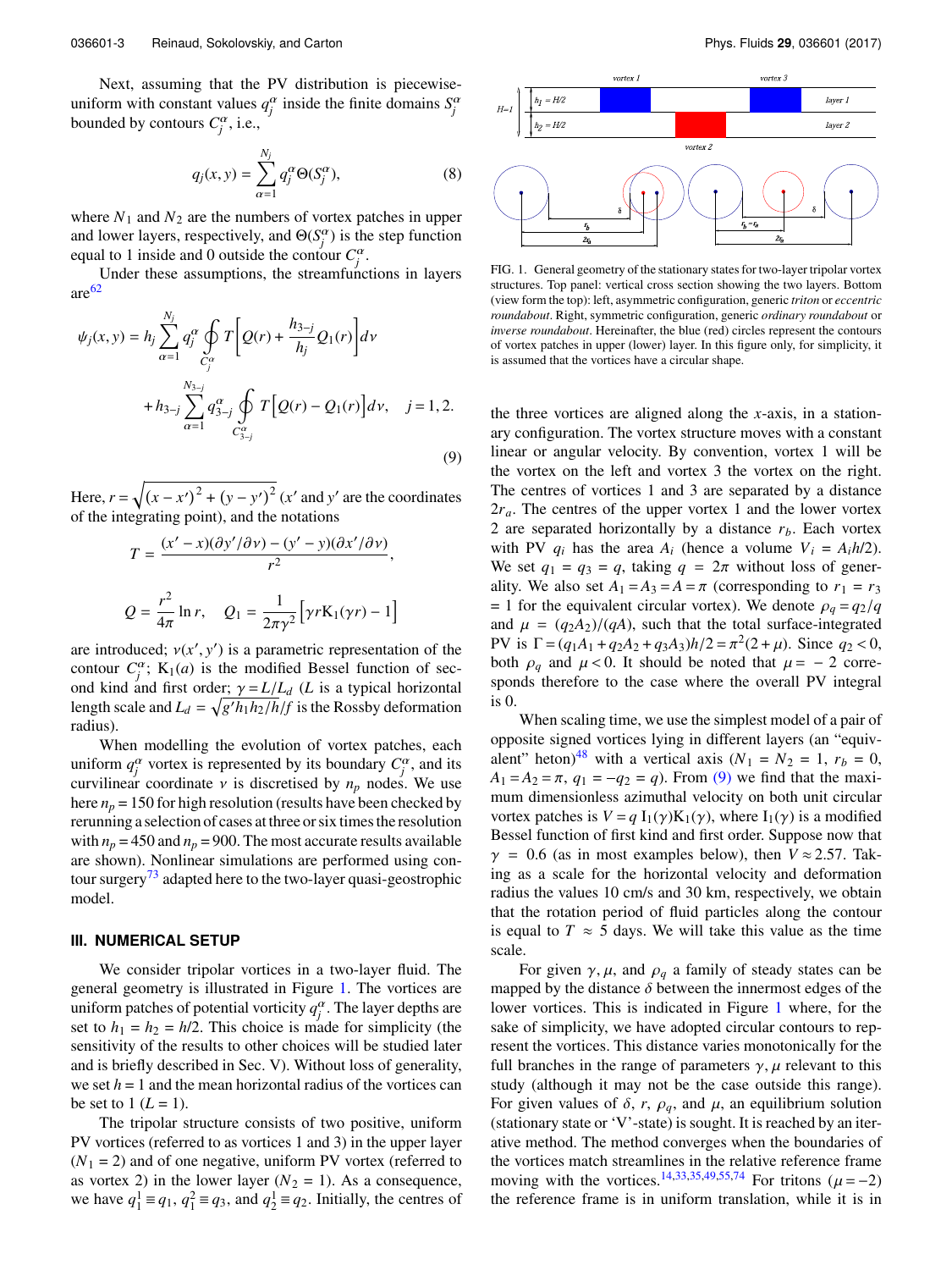uniform rotation in the general case  $\mu \neq -2$  (eccentric or ordinary roundabouts). When the equilibrium is reached,  $\delta$  is decreased and the calculation is resumed for this new distance. For each state, the iterative method is repeated until the correction to the angular velocity (respectively, translation tance. For each state, the iterative method is<br>the correction to the angular velocity (respective<br>velocity) is less than a threshold set to  $10^{-9}$ velocity) is less than a threshold set to  $10^{-9}$ . The threshold is chosen such that the residual error is smaller than the overall expected accuracy from the discrete representation of the vortices. This has been verified by recomputing a selection of the vortal expected accuracy from the discrete representa-<br>tion of the vortices. This has been verified by recomputing a<br>selection of cases with a threshold of  $10^{-11}$  (nearer machine precision).

## **IV. RESULTS**

## **A. Triton: Translating two-layer V-state,** *µ* **= – 2**

We start by presenting the results for translating two-layer asymmetric tripolar structures called *tritons* (item (ii) in the Introduction). For discrete vortices, the triton satisfies $62$ 

<span id="page-3-1"></span>
$$
\frac{r_b^2 - 2r_a r_b + 4r_a^2}{2\gamma r_a r_b (2r_a - r_b)} - \mathcal{K}_1(\gamma r_b) - \mathcal{K}_1(\gamma (2r_a - r_b)) - \mathcal{K}_1(2\gamma r_a) = 0,
$$
\n(10)

and its translation velocity is equal to

<span id="page-3-2"></span>
$$
v_t = \frac{\pi}{2} \left[ \frac{2(r_a - r_b)}{r_b(2r_a - r_b)} - \mathbf{K}_1(\gamma r_b) + \mathbf{K}_1(\gamma (2r_a - r_b)) \right]. \tag{11}
$$

For the finite-core vortices, similar relations are obtained numerically. Figure [2](#page-3-0) illustrates a generic branch of solutions for  $\rho_q = -2$  and  $\gamma = 0.6$ . For the sake of completeness, we also provide the results for the equivalent branch of symmetric tripoles (ordinary roundabout). We first plot  $r_b$  vs  $r_a$  at equilibrium in Figure [2](#page-3-0) (top left). Note that for each value of  $r_a$ , there are two possible values of  $r_b$ , by symmetry. If

 $r_b^u$  is the value on the upper part of the branch with a corresponding translation velocity of  $v_t^u$ , then, the values for the lower part of the branch denoted by the superscript *l* are

$$
r_b^l = 2r_a - r_b^u, \quad v_t^l = -v_t^u \equiv v_t.
$$
 (12)

Therefore, only half of the full branch needs to be calculated in practice, and the superscripts *u*, *l* will be disregarded. We will use states taken from the upper branch in the paper. The half-branch has two limits. When  $r_a \rightarrow \infty$ ,  $r_b \sim 2r_a$ , as the asymptote drawn in Figure [2](#page-3-0) (top left) shows. This limiting case corresponds to a near dipole (or "pseudo-dipole") where two vortices align and are only seen as a single vortex of strength  $qA + q_2A_2 = -qA$ , from infinity. The second limit is when *r<sup>a</sup>* reached its minimum values and corresponds to a turning point for the full branch of solutions. By symmetry, this corresponds to  $r_a = r_b$  and is indicated by the marker *A* in the figure. Again, by symmetry  $v = 0$  for this state. Since  $r_a = r_b$ , this case also corresponds to a point along the branch for the rotating symmetric roundabout. The branch of tritons bifurcates from the branch of symmetric roundabouts at the point where  $v_t = \Omega_p = 0$  (static state). Obviously, the triton is also symmetrical in this limiting state. Ordinary (respectively, inverse) roundabouts lie on the red line to the right (respectively, left) of the markers A. Note that the transition between states with  $r_b \sim 2r_a$  to the state where  $r_a \sim r_b$  occurs over a rather narrow range of values of *ra*, with indeed a vertical asymptote (turning point) on the branch  $r_b = f(r_a)$  for the steady states at the point  $r_a = r_b$ . This means that the position of the central vortex (vortex 2) is very sensitive to changes in *r<sup>a</sup>* in this range. In practice, this makes the determination of the branch of solutions by a (linearised) iterative method non-trivial and numerically expensive as any small change in

<span id="page-3-0"></span>

FIG. 2. Characteristics of the equilibria for the case  $\mu = -2$ , and  $\gamma = 0.6$  with  $\rho_q = -2$ , i.e.,  $A_2 = A$  (solid) and  $\rho_q = -4$ , i.e.,  $A_2 = A/2$  (dashed). Top left: *r<sub>b</sub>* vs  $r_a$  for the triton (black), and symmetric roundabout (reference red line  $r_b = r_a$ ). The dashed blue line indicates the asymptote  $r = 2r_a$ . Top right: growth rate of the two most unstable modes (numerical) calculated. Bottom left: the rotation velocity of the symmetric roundabout vs the gap between the two innermost edges of the side vortices, δ. Bottom right: translation velocity  $v_t$  for the triton and rotation velocity  $Ω_p$  for the symmetric roundabout vs  $r_a$ . Green line indicates the zero level. The markers *A*, *B*, *C*, and *D* indicate the location of tritons and roundabouts illustrated in Figures [3](#page-4-0) and [4](#page-5-0) for  $\rho_q = -2$ , while the markers *A'*, *B'*, *C'*, and *D'* indicate the location of tritons an and *D'* indicate the location of tritons and roundabouts for  $\rho_q = -4$ .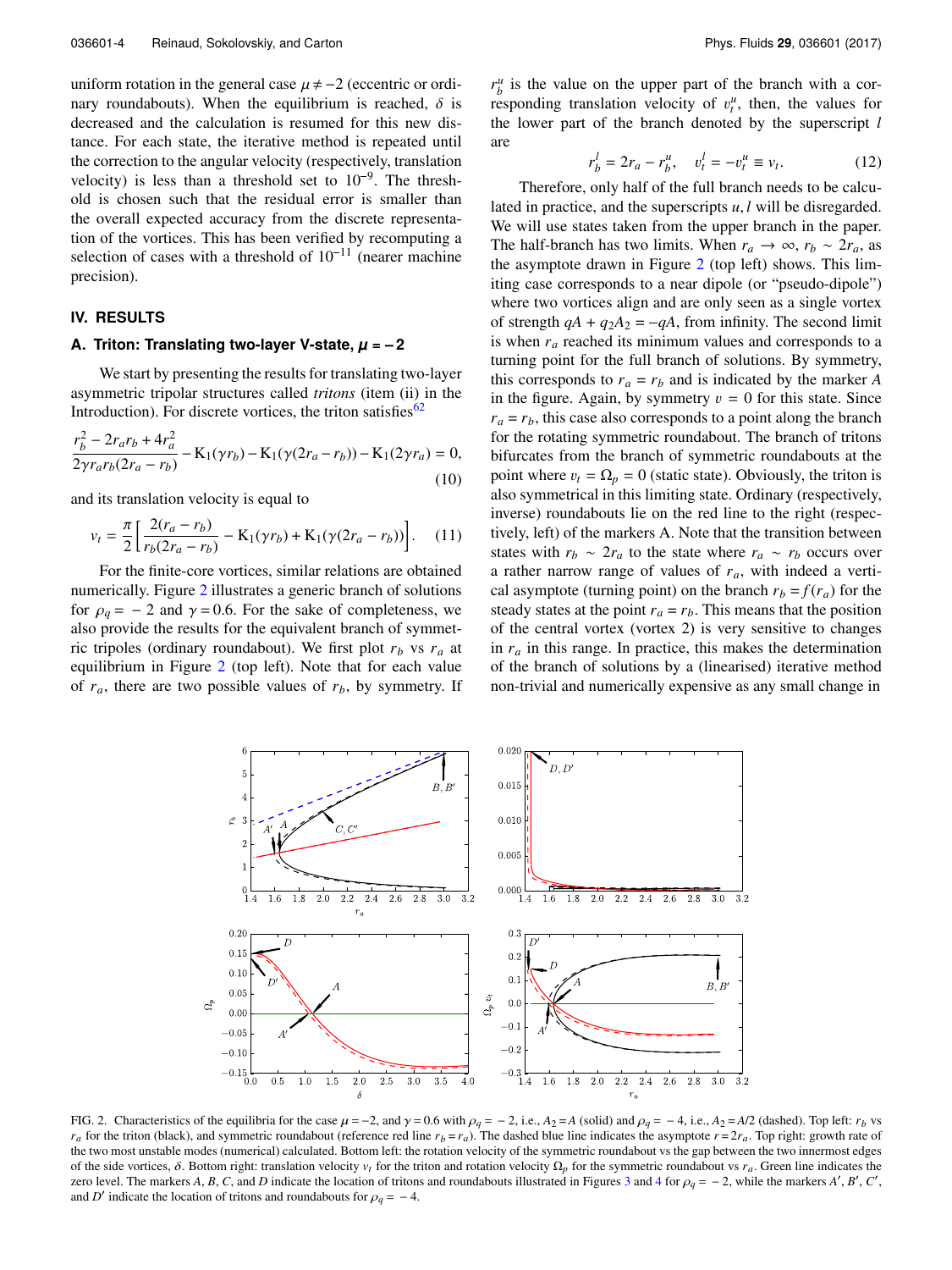$\delta$  corresponds to a large displacement of vortex 2 (hence change in  $r_b$ ). The overall trends are similar to the ones observed in the point vortex calculation<sup>[62](#page-14-23)</sup> and therefore are explained qualitatively by the analytical solution obtained for the point vortices. But contrary to point vortices, finite-area vortices can split or merge.

Thus, we perform the linear stability analysis of the stationary states, by analysing the deformation modes of the vortices boundary. The method follows straightforwardly that used in three-dimensional quasi-geostrophy, $49,55,74$  $49,55,74$  $49,55,74$  adapted here to the two-layer context. All deformations have a time dependence  $\propto e^{\sigma t}$ , and the algebra leads to an eigenvalue problem for  $\sigma = \sigma_r + i\sigma_i$ . The growth rates of instabil-<br>ity are given by the real parts  $\sigma$ , of the eigenvalues  $\sigma$ ity are given by the real parts  $\sigma_r$  of the eigenvalues  $\sigma$ while  $\sigma_i$  is their frequencies, see, for example, <sup>[49](#page-14-30)[,55](#page-14-31)</sup> for full details details.

Figure [2](#page-3-0) (top right) gives the maximum growth rate obtained numerically along the branch of tritons for the case  $\rho_q = -2$ . The magnitude of the growth rate is on the order of the precision of the computation, which means that the tritons are in fact linearly stable. For the sake of completeness, we also plot the growth rate of the unstable modes for the associated symmetric roundabouts. This configuration is unstable for values of  $r_a$  < 1.45, a lower threshold than the minimum  $r_a \approx 1.64$ corresponding to the turning point for the tritons. Figure [2](#page-3-0) also provides the same information for a different value of  $\rho_q = -4$ , i.e.,  $A_2 = A/2$ . The patterns are very similar. We recover the asymptotic behaviour  $r_b \approx 2r_a$  for  $r_a \to \infty$  corresponding to the limit of a "pseudo-dipole." Finally, we see that this branch of tritons is also neutrally stable,  $\sigma_r \simeq 0$ . It should be noted that the fact that  $\sigma_r$  is not exactly zero is due to  $(i)$  the accuracy of the numerical determination of the steady state by an iterative the numerical determination of the steady state by an iterative method resulting in a residual unsteadiness for the states and (*ii*) the finite accuracy of the calculation in the linear stability analysis.

In the case  $\rho_q = -2$  $\rho_q = -2$ , Figure 2 (bottom left) shows the rotation velocity for the symmetric roundabouts for the given values of  $\mu$ ,  $\gamma$ , and  $\rho_q$  versus the gap  $\delta$  between the innermost edges of the side vortices (vortices 1 and 3). Thus we obtained the full branch of equilibrium states, until the two side vortices touch ( $\delta = 0$ ). The state with  $\delta = 0$  for the branch of symmetric roundabouts is illustrated in Figure [3](#page-4-0) (cf. Figure 4c of Ref. [56\)](#page-14-26). The side vortices (vortices 1 and 3) exhibit sharp inner corners.<br>The inner edge corresponds to a stagnation point and indicates<br>indeed the end of the branch of solution. Although there are<br>a few differences between the s The inner edge corresponds to a stagnation point and indicates indeed the end of the branch of solution. Although there are

central vortex (vortex 2) is slightly more deformed here than for  $\rho_q = -4$ . This is due to the fact that the weaker PV is, the more deformed the vortex becomes in the shear exerted by the other vortices.

The shape of the equilibria for various values of  $r_a$  is presented in Figure [4.](#page-5-0) The top frames of Figure [4](#page-5-0) correspond to the tritons numerically obtained at the closest of the bifurcation point where the branch intersects the branch of symmetric roundabouts: these are cases labelled *A* (respectively, *A'*) in Figure [2](#page-3-0) for  $\rho_q = -2$  (respectively,  $\rho_q = -4$ ). They correspond to nearly symmetric configurations with  $r_a \approx r_b$ . Note that in this case  $r_a \approx 1.6$ . Recall that the mean radius of the vortices 1 and 3 is set to unity. This means that the vortices are in fact relatively far apart and are not strongly deformed. This contrasts with the shape of symmetric roundabouts which exist for much smaller values of *ra*, see Figure [3](#page-4-0) and further examples.<sup>[56](#page-14-26)</sup> The second set of frames ( $B$  and  $B'$ ) in Figure [4](#page-5-0) corresponds to examples where  $r_a$  is large enough such that  $r_b \approx 2r_a$ . Here, vortices 2 and 3 are nearly aligned. Again, the vortices exhibit nearly circular shapes. Indeed, not only are the vortices far apart, thus weakly interacting, but vortex 3 is nearly aligned with vortex 2. In the absence of vortex 1, vortices 2 and 3 would exhibit a perfectly circular shape if aligned. Finally, the bottom frames  $\overline{C}$  and  $\overline{C}'$  of Figure [4](#page-5-0) illustrate tritons for intermediate offset between vortices 2 and 3. Vortex 3 exhibits the largest deformation while vortices 1 and 2 remain nearly circular. The weak deformation of vortex 1 is again associated with the large separation distance to both vortices 2 and 3. The asymmetry in deformation between vortices 2 and 3 can be attributed to the PV ratio between these two vortices. Indeed  $|q_2/q_3| > 1$  and vortex 2 is able to withstand a higher level of shear without departing from a nearly circular shape.

Numerical experiments show that the curves presented here are generic of the situation for  $\gamma \in [0.2; 0.7]$ . A summary of the results is provided in Figure [5](#page-5-1) for  $\rho_q = -2$ ,  $\rho_q = -4$ , and  $\rho_q = -1$ . The generic trend is that increasing  $\gamma$ , which increases the vertical coupling, increases the translation velocity and shifts the turning point, where  $r_b = r_a$  to smaller values of  $r_a$ . Note that when  $\gamma \to 0$ , the two layers are uncoupled and the lower vortex cannot compensate the mutual rotation induced by the upper vortices, hence the tripolar structure cannot exist as a translating state. When increasing  $\gamma$ , the ability of the lower (negative) vortex to counteract the rotation of the two upper vortices is enhanced, even when the upper vortices are located close to one another, inducing a strong (positive)

<span id="page-4-0"></span>

FIG. 3. Top view of the contours of vortex patches of symmetric inverse roundabouts at equilibrium on the plane (*x*,*y*) for  $\gamma$  = 0.6 and  $\delta$  = 0. Left:  $\rho_q$  =  $-2$ ; right:  $\rho_q = -4$ . These states mark ( $D$  and  $D'$  in Figure [2\)](#page-3-0) the end of the branches of solution as no other state may exist for smaller gaps.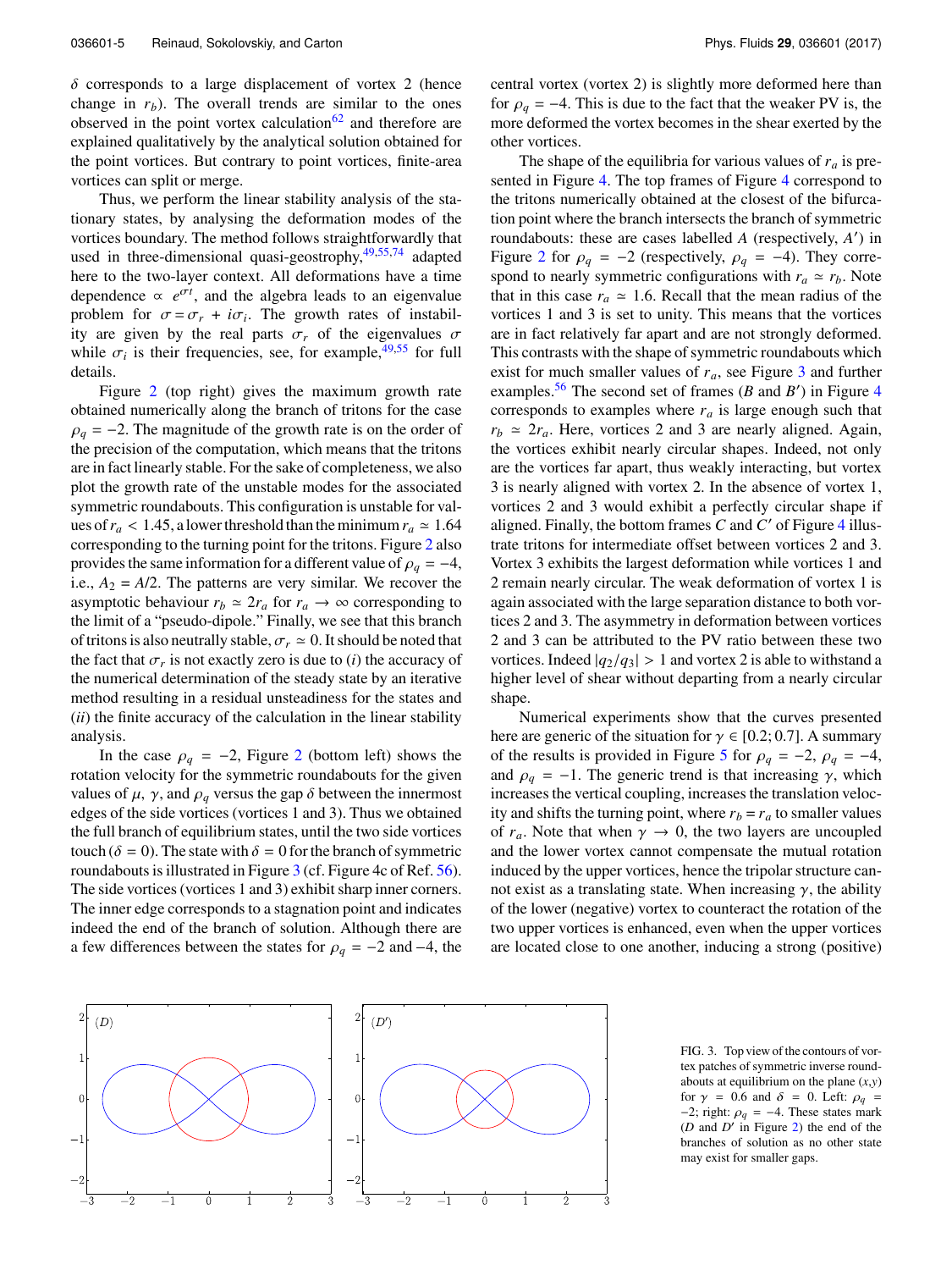<span id="page-5-0"></span>

FIG. 4. Top view of the tritons at equilibrium for  $\gamma = 0.6$ . Left,  $\rho_q = -2$  in vicinity of (*A*):  $r_a = 1.64 \approx r_b = 1.65$ ; in (*B*):  $r_a = 3$ , and  $r_b = 5.9$ ; and in (*C*):  $r_a = 2, r_b = 3.4$ . Right,  $\rho_q = -4$ in vicinity of  $(A')$ :  $r_a = 1.6, r_b = 1.62$ ; in (*B*<sup>'</sup>):  $r_a = 3, r_b = 5.9$ ; and in (*C*<sup>'</sup>):  $r_a$  $= 2, r_b = 3.47$ . The frame labels are the markers in Figure [2.](#page-3-0)

rotation. Therefore, the triton can exist over a larger range of values for  $r_a$  as  $\gamma$  is (moderately) increased. We will next see what happens if  $\gamma$  exceeds a threshold depending on  $\rho_q$ (but typically  $\geq$  0.8). Finally, in the range  $\gamma \in [0.2; 0.7]$ , the translating, asymmetric tritons are linearly, neutrally stable.

The qualitative dependence of the parameters  $r_b$  and  $v_t$ vs *r<sup>a</sup>* for the steady states is the same for different values of  $\rho_q$ . We see that the quantitative dependence of the parameters  $r_b$  vs  $r_a$  and  $v_t$  vs  $r_a$  is small. This is due to the

fact that these parameters are, at the leading order at least, dictated by the strength of the vortices  $q_iV_i$  rather than by the individual values of the PV  $q_i$  and associated area  $A_i$ . However, the actual shape of the vortices is strongly influenced by the PV ratio. As mentioned before, the ability of a vortex to withstand external shear with little deformation is related to its strong PV. Note that the curves in Figure [5](#page-5-1) are qualitatively similar to the curves provided by formulas [\(10\)](#page-3-1) and [\(11\)](#page-3-2) for the discrete tritons (Figure 2.64 of Ref. [62\)](#page-14-23).

<span id="page-5-1"></span>

FIG. 5. Characteristics of the equilibria for  $\mu = -2$  (tritons): Left,  $r_b$  vs  $r_a$ <br>and right, *n*<sub>b</sub> vs  $r_a$ . Curves are organand right,  $v_t$  vs  $r_a$ . Curves are organis for  $\mu = -2$  (tritons): Left,  $r_b$  so  $r_a$ <br>and right,  $v_t$  vs  $r_a$ . Curves are organ-<br>ised as follows:  $\rho_q = -1$  (dotted lines),<br>-2 (dashed lines), and -4 (solid lines). Then, from left to right  $\gamma = 0.7$  (red), 0.6 (black), 0.5 (green), 0.4 (blue), 0.3 (red), 0.2 (black).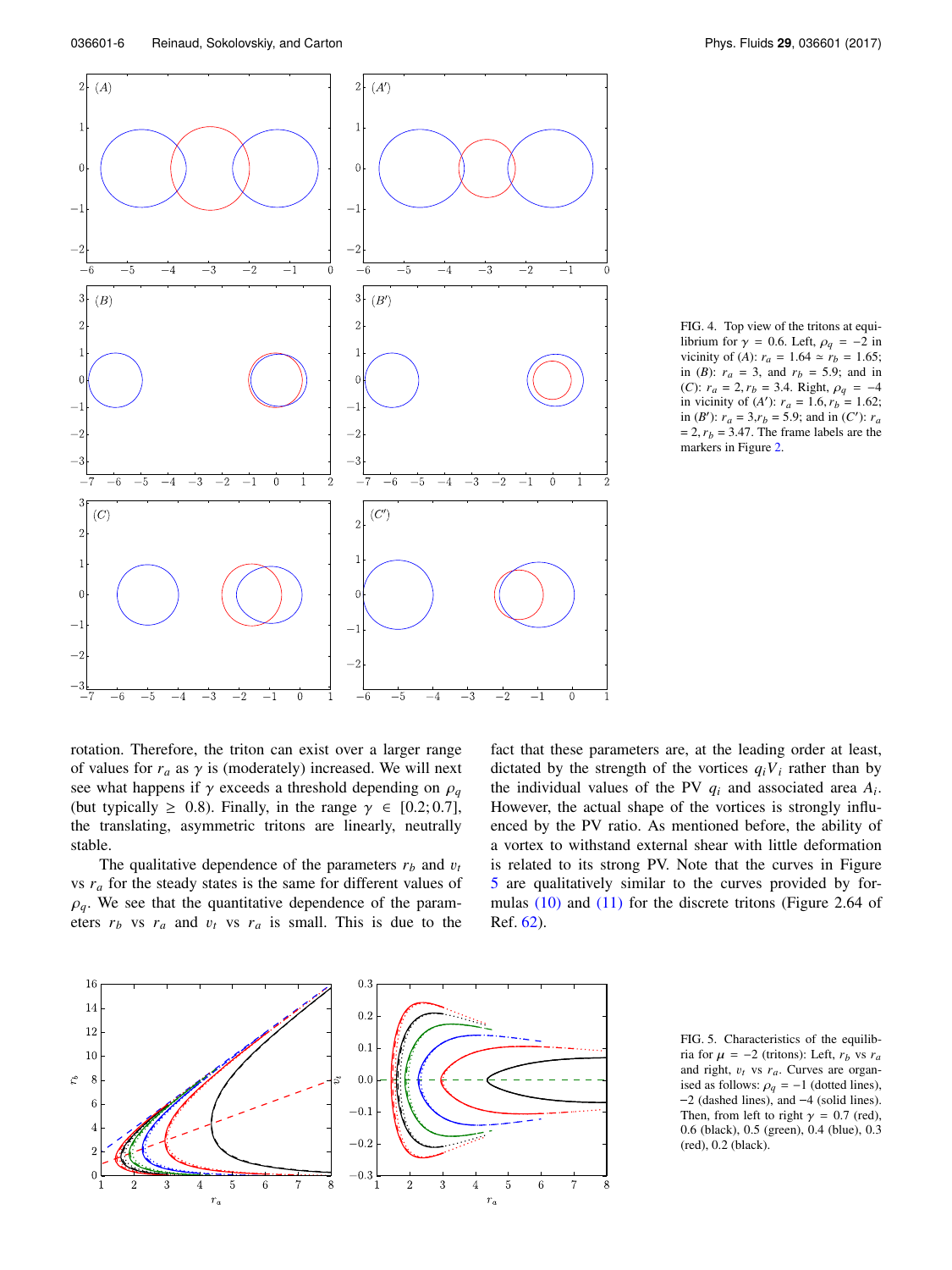<span id="page-6-0"></span>

FIG. 6. Top view of the triton at equilibrium for  $\gamma = 0.6$  and  $\rho_q = -1$  with (a):  $r_a = 1.71$ ,  $r_b = 1.73$ , (b):  $r_a = 3$ ,  $r_b = 5.89$ , and (c):  $r_a = 2$ ,  $r_b = 3.28$ .

Figure [6](#page-6-0) illustrates the shape of vortices for  $\rho_q = -1$  (when  $A_2 = 2A$ ), for  $r_a \approx r_b$ ,  $r_a \approx 2r_b$ , and an intermediate case. Compared with the shapes of the steady states for  $\rho_q = -2$ ,  $-4$  (see Figure [4\)](#page-5-0), it is clear that vortex 2 is more deformed as its ability to withstand shear is lowered. This helps understand the weak dependence of the values of  $r_b$  and  $v_t$  from a given value of  $r_a$  for the steady states, depending on  $\rho_q$ . The deformation of vortex 2 weakens its influence. This affects the interaction in a similar (albeit much weaker) way as changing  $\gamma$  as discussed previously.

When increasing  $\gamma$  further, the situation changes. We cannot reach the point where the branch would intersect the branch of ordinary/inverse roundabouts at  $r_a = r_b$ . In fact, we cannot obtain equilibria for *r<sup>a</sup>* smaller than a threshold value. This value of  $r_a$  still corresponds to a situation for which  $r_b > r_a$ . Moreover, when decreasing further the gap  $\delta$ , the corresponding value of  $r_a$  for the new steady states increases. There is a new turning point in the branch of solutions. We illustrate this for  $\rho_q = -4$  and  $\gamma = 0.8$ . This case is generic and similar behaviours are obtained for  $\rho_q = -2$  (not shown). The turning point in the plane  $(r_a, r_b)$  is indicated in Figure [7](#page-6-1) (top left).

The shape of the tritons around the turning point, indicated in Figure [7](#page-6-1) by the markers *E* and *F*, is illustrated in Figure [8.](#page-7-0) We could not continue numerically the branch for smaller values of  $\delta$  (i.e., beyond the marker *F*). Other numerical experiments however indicate that the branch could continue until vortex 3 exhibits a sharp inner edge, which marks the physical end of the branch of solution. Recall that since the vortex boundary coincides with a streamline, a sharp corner indicates the presence of a stagnation point  $(u, v) = (0, 0)$ . A brief analysis of the deformation of the vortex is proposed in the [Appendix.](#page-13-0) To better understand why the branch does not reach a state where  $r_b = r_a$ , we look at the corresponding branch for the symmetric roundabouts. We observe in Figure [7](#page-6-1) (bottom left) that, contrarily to the cases with  $\gamma \in [0.2; 0.7]$ , the rotation rate for the ordinary roundabout is always dominated by the (negative) rotation of the central negative PV vortex. Even when  $\delta = 0$ , and the side vortices are at their closest, the positive rotation they induce cannot counteract the negative rotation. There is no point with  $\Omega_p = 0$  on this branch where the branch of tritons would bifurcate from. This regime cannot be captured by a discrete system of point vortices and is specific to the more realistic finite core vortex system.

We next perform the linear stability analysis for the branch of tritons. Unstable modes are found. The first two modes, of equal growth rate  $\sigma_r$ , arise at  $r_a \approx 2.25$ . Their emergence is indicated by the marker G in Figure 7. The growth rate assoindicated by the marker *G* in Figure [7.](#page-6-1) The growth rate associated with these two modes first increases as  $r_a$  is decreased to reach a peak  $\sigma_r \simeq 0.079$  at  $r_a \simeq 2.02$  (marker *H*), then decreases for small  $r_a$ . The mode is stable for  $r_a < r_a \approx 1.95$ 

<span id="page-6-1"></span>

FIG. 7. Characteristics of the equilibria with  $\mu = -2$  (tritons) for  $\rho_a = -4$  and  $\gamma = 0.8$ , incomplete branch. Top left,  $r_b$ vs *ra*. Top right, growth rate of the two most unstable modes (numerical) calculated for tritons and symmetric roundabouts. Bottom left: rotation velocity of the symmetric ordinary roundabouts vs the gap between the two innermost edges of the side vortices,  $\delta$ . Bottom right: translation velocity  $v_t > 0$  for the tritons (upper curve), and rotation  $\Omega_p < 0$  (lower curve) for the symmetric ordinary roundabouts vs *ra*. The central line offers a reference at  $\Omega_p = v_t = 0$ .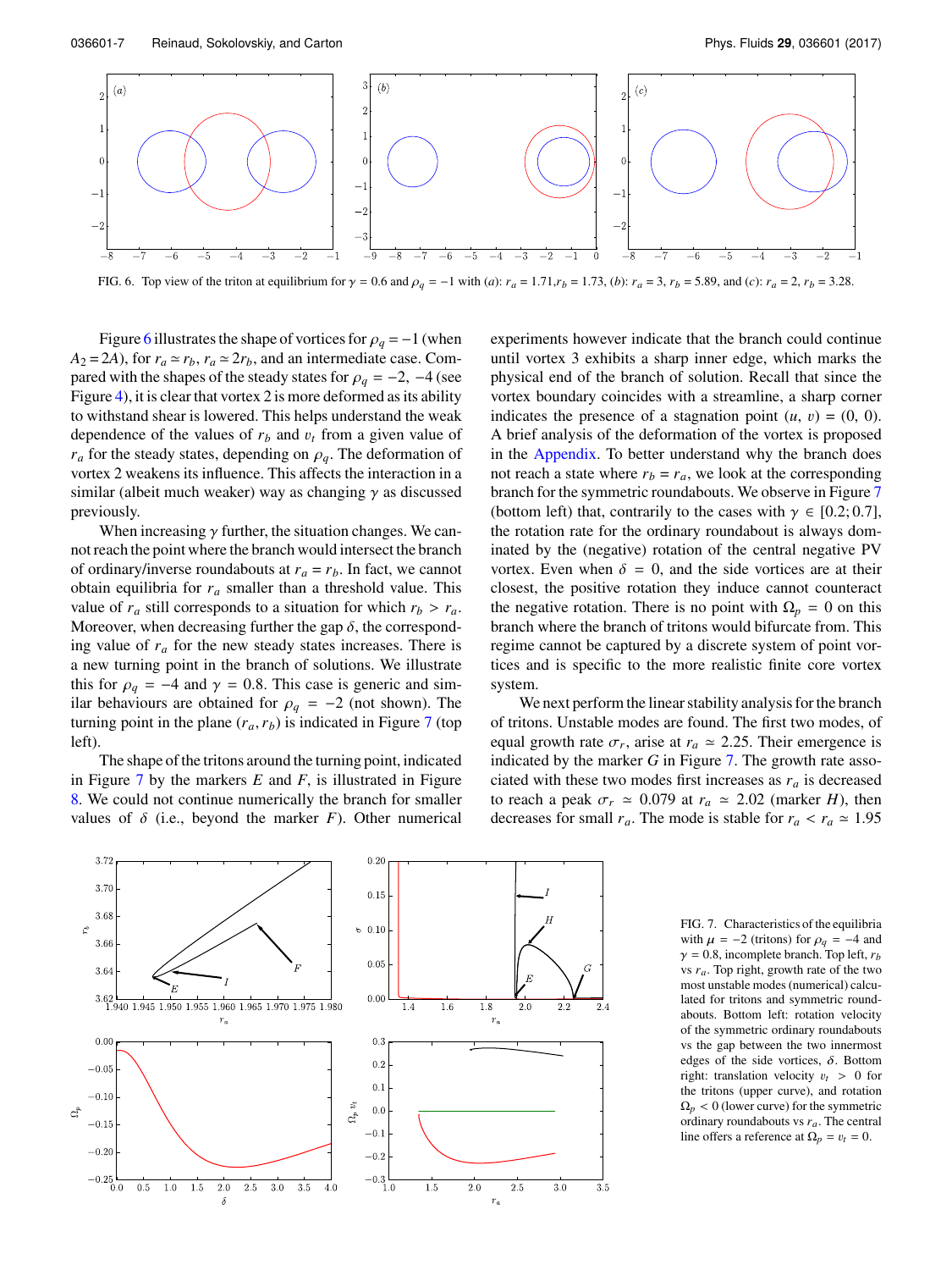<span id="page-7-0"></span>

FIG. 8. Top view of the vortices at equilibrium for  $\mu = -2$  (tritons), for  $\rho_q =$  $-4$  and  $\gamma$  = 0.8, corresponding to the markers *E* (left) and *F* (right) in Figure [7.](#page-6-1)

(marker *E*), but a new mode of instability emerges there. The former mode is relatively weak while the latter has a growth rate which increases significantly as  $r_a$  is further decreased (see, for example, marker *I*). The vortices for cases *E* and *F* are illustrated in Figure [8.](#page-7-0)

The eigenvector of the modes of instability allows reconstructing its spatial structure (deformation of the vortex boundary). They are illustrated in Figure [9](#page-7-1) for cases *H* and *I*. The vortex which mostly undergoes instability in the nonlinear regime is the most deformed one, vortex 3. The deformation mode is dominated by the azimuthal wave number  $m = 2$ . This mode corresponds to the elongation of the vortex in a direction (and conversely its thinning in the near perpendicular direction by area conservation).

The instability is illustrated by performing a nonlinear simulation of the equilibrium. There is no forcing imposed and the perturbations arise from the numerical noise associated with the finite resolution of the vortices. We illustrate the case corresponding to peak instability for the first unstable modes, with  $r_a \approx 2.02$  (marker *H* of Figure [7\)](#page-6-1) in Figure [10.](#page-8-0) The

larger, upper vortex (vortex 3) lying over the smaller yet more intense, lower vortex (vortex 2) destabilises on an azimuthal mode *m* = 2 and elongates. A filament, generated at its sharper inner edge, spreads and wraps around vortex 1 which is in the same layer. For  $r_a = 1.95$  with  $\sigma_r \approx 0.15$ , the same scenario repeats. The flow evolution (not shown) is dominated by the destabilisation of vortex 3 according to an instability dominated by an azimuthal wave number  $m = 2$ , in agreement with the linear stability analysis. Again, a filament is generated at the acute inner corner of vortex 3 after a preliminary phase of elongation towards vortex 1. This instability appears to be generic of the configurations where vortex 3 is more deformed than any of the two other vortices, in particular near its inner edge.

## **B. Common case**  $\mu \neq -2$ **: Eccentric roundabout (rotating asymmetric two-layer tripolar V-state)**

The dispersion equation for point vortex eccentric roundabout (item (i) in the Introduction) is  $62$ 

<span id="page-7-2"></span>
$$
\frac{1}{2\gamma r_a} + \frac{2r_a(1+\mu)}{\gamma r_b(2r_a - r_b)} + \mathcal{K}_1(2\gamma r_a) + \frac{(2r_a + \mu r_b)\mathcal{K}_1(\gamma(2r_a - r_b)) - (2r_a(1+\mu) - r_b\mu)\mathcal{K}_1(\gamma r_b)}{2(r_a - r_b)} = 0.
$$
(13)

For a collinear configuration of three discrete vortices located along the *x*-axis with the vortex of the lower layer

at (0, 0), satisfying the above equations (eccentric roundabout), the solid body rotating at angular velocity  $\Omega_p$  relative

> FIG. 9. Spatial structure of the two most unstable modes for vortex 3, the lower (unstable) pole of the triton for  $\rho_q = -4$  and  $\gamma = 0.8$ . Left, marker *H* in Figure [7](#page-6-1) with  $r_a \approx 2.1$ . There are unstable two modes of equal growth rates. Right: marker *I* in Figure [7](#page-6-1) with  $r_a \approx$ 1.95 (there is only one unstable mode in this case). The horizontal axis represents the azimuthal angle  $\theta$  along the contour. The vertical axis corresponds to the amplitude  $\eta$  of deformation mode (eigenvector) of the contour (departure from equilibrium).

<span id="page-7-1"></span>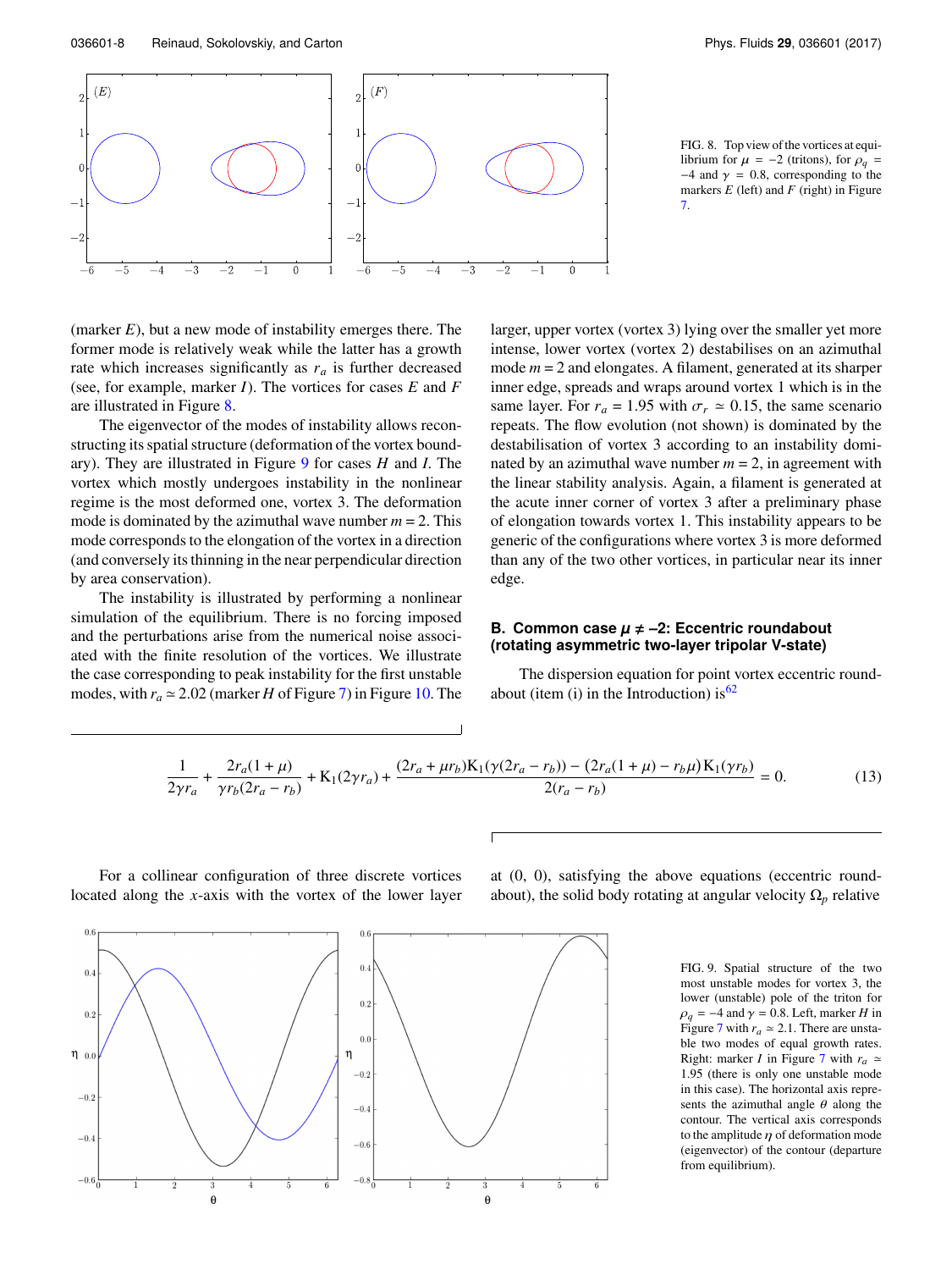<span id="page-8-0"></span>

FIG. 10. Time evolution of the vortex patches for an unstable equilibrium with  $\mu = -2$  (triton) for  $\rho_q = -4$  and  $\gamma = 0.8$ . The equilibria correspond to the marker *H* in Figure [7](#page-6-1) with  $r_a \approx 2.02$ . Frames displayed correspond to  $t = 0, 79, 84, 89$ . The frames are plotted in the reference frame rotating with the equilibrium.

the vorticity centre  $(x_c, y_c)$  is given by

$$
(x_c, y_c) = \left(\frac{2(r_a - r_b)}{\mu + 2}, 0\right)
$$
 (14)

with

$$
\Omega_p = \frac{(\mu + 2)\pi}{2(2r_a + r_b \mu)} \left( \frac{r_b + 2r_a \mu}{2\gamma r_a r_b} - \mu K_1(\gamma r_b) + K_1(2\gamma r_a) \right). \tag{15}
$$

When  $\mu \rightarrow -2$ , the dispersion equation [\(13\)](#page-7-2) gives [\(9\),](#page-2-1)  $x_c \rightarrow \infty$ and  $\Omega_p \to 0$  and we recover the case of a triton. For  $\mu \neq -2$ however,  $x_c$  is finite. Similarly, for finite core vortices with  $\mu \neq -2$ , the centre of vorticity is no longer rejected to infinity, and an eccentric roundabout no longer translates as the tritons did, but rotates.

We illustrate the asymmetric two-layer tripoles for 3 values of the parameter  $\mu$ , the strength ratio between the lower<br>vortex (vortex 2) and one of the two upper vortices (vortex 1 or vortex (vortex 2) and one of the two upper vortices (vortex 1 or We illustrate the asymmetric two-layer tripoles for 3 values of the parameter  $\mu$ , the strength ratio between the lower vortex (vortex 2) and one of the two upper vortices (vortex 1 or 3):  $\mu = -1.2, -1.5$ , and  $-1.8$ . We the angular velocity  $\Omega_p$  (for given  $r_a$ ) for the steady asymmetric tripoles (eccentric roundabout). The numerical procedure is the same as for the triton, except that the equilibria are sought in a rotating frame. We start with  $r_a \gg 1$  and  $r_b \simeq 2r_a$ . When equilibrium is reached, the distance between the side vortices (vortices 1 and 3) is reduced and the procedure is resumed. For tritons, there is no steadily translating state below some *ra min*. The numerical procedure used to obtain the stationary states stops at this minimum, as no equilibrium exists below

this threshold. Recall that the state corresponding to *ra min* is a symmetric state and is the point of intersection with the branch of symmetric tripoles (ordinary/inverse roundabouts). For asymmetric tripoles ( $\mu \neq -2$ ), since both branches correspond to rotating states, the procedure started along the branch of eccentric roundabouts naturally follows the branch of symmetric tripoles for values of  $r_a < r_{a,min}$ . Obtaining stationary states for  $r_a \simeq r_{a,min}$  is however difficult numerically due to the proximity of multiple solutions for the equilibria. On the other hand, the full branch of symmetric states can also be browsed by imposing a double symmetry (with respect to the *x* and *y* axes). Figure [11](#page-9-0) shows *r<sub>b</sub>* vs *r<sub>a</sub>* and  $\Omega_p$  vs *r<sub>a</sub>* for  $\rho_q = -2$  and  $\gamma$  and  $\mu = -1.2$ ,  $\Omega_p$  and  $\Omega_p$  vs *r<sub>a</sub>* for  $\rho_q = -2$  and  $-4$ , exityply and  $\mu = -1.2$ ,  $-1.5$ , and  $-1.8$ . The sharp turning

by imposing a double symmetry (with respect to the x and y axes).<br>Figure 11 shows  $r_b$  vs  $r_a$  and  $\Omega_p$  vs  $r_a$  for  $\rho_q = -2$  and -4, respectively, and  $\mu = -1.2, -1.5$ , and -1.8. The sharp turning point in the curves O, ys point in the curves  $\Omega_p$  vs  $r_a$  corresponds to the point when  $r_a$ reaches  $r_b$ ; this point is the intersection between the branches of symmetric and eccentric roundabouts. Note that the kink in the curve appears at  $\Omega_p \simeq 0$ . In theory, the kink should correspond to  $\Omega_p = 0$ . We cannot reach this state exactly in practice (due to the accuracy of the solution near the intersection between the two branches of solutions). This difficulty is related to the sharpness of the kink (vertical tangent in  $\Omega_p$  vs *ra*) at this point. The graph *r<sup>b</sup>* vs *r<sup>a</sup>* presents two distinct parts. The linear part of the graph for small values of *r<sup>a</sup>* corresponds to the branch of symmetric states (where by construction *r<sup>a</sup>*  $= r_b$ ) while the curved part for larger  $r_a$  corresponds to the eccentric roundabouts. This part asymptotically tends to *r<sup>b</sup>*  $\approx 2r_a$  for  $r_a \to \infty$ . The abrupt change of dependence of  $\Omega_p$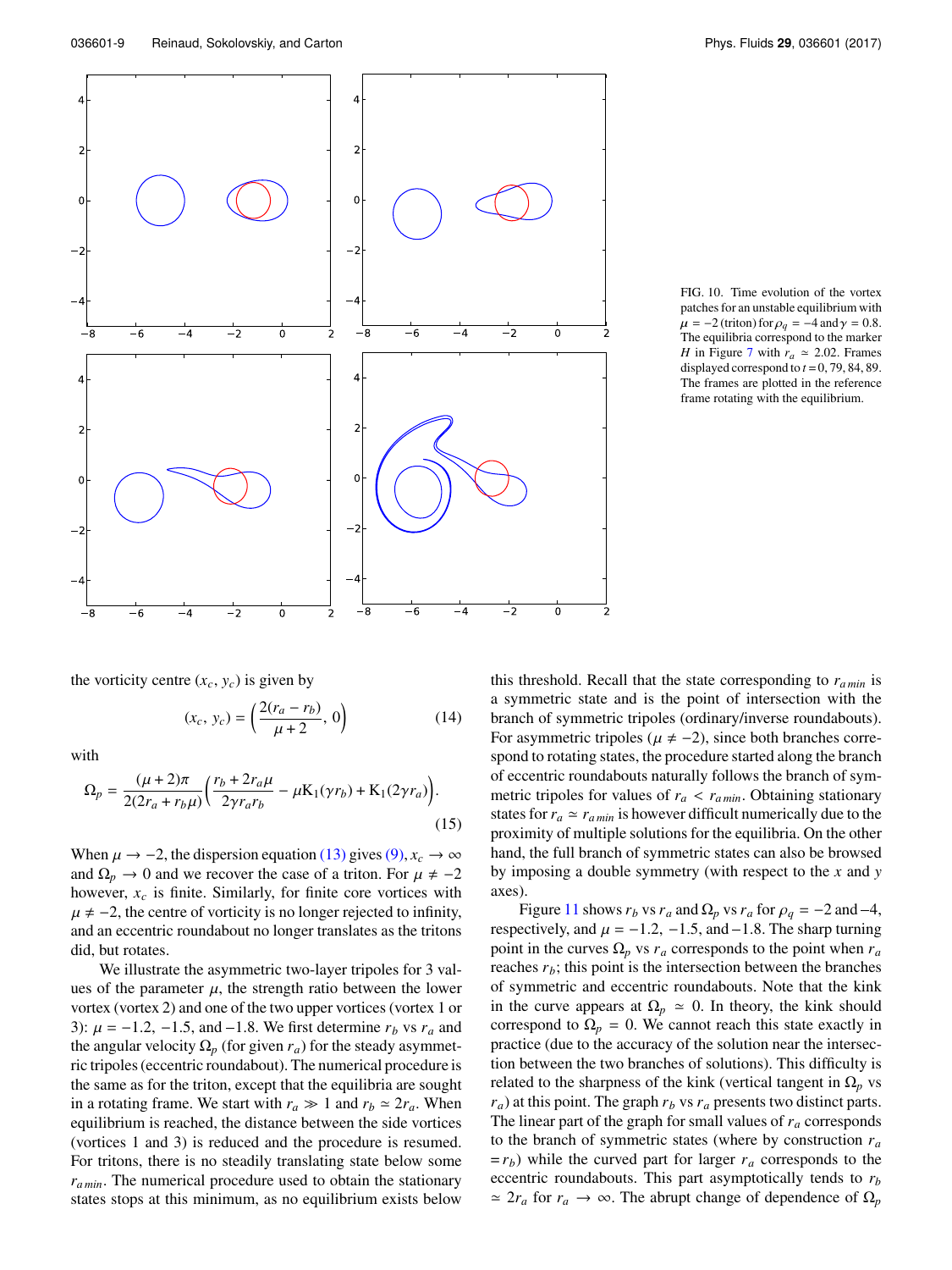<span id="page-9-0"></span>

FIG. 11. Characteristics of eccentric FIG. 11. Characteristics of eccentric roundabouts at equilibrium for  $\mu$  = -1.2 (top panels), -1.5 (middle pan-FIG. 11. Characteristics of eccentric<br>roundabouts at equilibrium for  $\mu =$ -1.2 (top panels), -1.5 (middle pan-<br>els), -1.8 (bottom panels), and ( $\rho_q$ ,  $\gamma$ ) =<br>(-2, 0.3) solid black, (-2, 0.4) solid -1.2 (top panels), -1.5 (middle panels), -1.8 (bottom panels), and  $(\rho_q, \gamma)$  = (-2, 0.3) solid black, (-2, 0.4) solid blue, (-2, 0.5) solid red, (-2, 0.6) solid els),  $-1.2$  (by pamens), and  $(\rho_q, \gamma) = (-2, 0.3)$  solid black,  $(-2, 0.4)$  solid blue,  $(-2, 0.5)$  solid red,  $(-2, 0.6)$  solid green,  $(-2, 0.7)$  dotted black,  $(-4, 0.3)$  $\begin{pmatrix} -2, 0.3$ ) solid black,  $(-2, 0.4)$  solid<br>blue,  $(-2, 0.5)$  solid red,  $(-2, 0.6)$  solid<br>green,  $(-2, 0.7)$  dotted black,  $(-4, 0.3)$ <br>dashed black,  $(-4, 0.4)$  dashed blue, ( $-2, 0.5$ ) solid red, ( $-2, 0.6$ ) solid<br>green,  $(-2, 0.7)$  dotted black,  $(-4, 0.3)$ <br>dashed black,  $(-4, 0.4)$  dashed blue,<br> $(-4, 0.5)$  dashed red,  $(-4, 0.6)$  dashed enen,  $(-2, 0.7)$  stort cet,  $(-4, 0.3)$ <br>dashed black,  $(-4, 0.4)$  dashed blue,<br> $(-4, 0.5)$  dashed red,  $(-4, 0.6)$  dashed<br>green,  $(-4, 0.7)$  dotted-dashed black. Left graphs  $r_b$  vs  $r_a$  at equilibrium. Right graphsΩ*<sup>a</sup>* vs*ra*. Note that the kink in the curves  $\Omega_p$  vs  $r_a$  should occur (in theory) at  $\Omega_p = 0$  exactly.

on *r<sup>a</sup>* was already observed in the point vortex calculation and therefore can be explained by a simple analytical calculation.<sup>[62](#page-14-23)</sup> The branches corresponding to the asymmetric tripoles are qualitatively very similar to the ones for the tritons ( $\mu = -2$ ). Again, we recover a strong influence of  $\gamma$ . Increasing  $\gamma$  lowers the values of *ramin* and overall increases (for a given *ra*)  $\Omega_p$ . Both trends are related to the increased coupling between the layers, as explained in the case  $\mu = -2$ . As in the case of

the tritons, and for the same reasons, the branches of solution cannot reach the symmetric states for large values of  $\gamma$  (not further detailed here).

On the other hand, by changing  $\mu$ , we change the relative importance of the lower, negative vortex on the pair of corotating upper, positive vortices. Lowering the influence of the negative vortex makes, overall, the rotating rate  $\Omega_p$  reach higher, positive values. It also shifts *ra min* to higher values.

<span id="page-9-1"></span> $\epsilon$  $0.4$  $0.3$ 5  $r_b\,$  $0.2$ 3  $0.1$ 2  $0.0$  $-0.1$ <sub>1.0</sub>  $\overline{1.0}$  $1.5\,$  $2.0\,$  $2.5\,$  $3.0\,$  $3.5\,$  $1.5\,$  $2.0\,$  $2.5\,$  $3.0\,$  $3.5\,$  $r_a$  $r_a$ 

 $0.\overline{5}$ 

FIG. 12. Comparison between 3 branches of eccentric roundabouts at equilibrium with  $\rho_q = -4$ ,  $\gamma = 0.5$ , FIG. 12. Comparison between 3<br>branches of eccentric roundabouts at<br>equilibrium with  $\rho_q = -4$ ,  $\gamma = 0.5$ ,<br>and  $\mu = -1.2$  (solid blue), -1.5 (solid<br>green), and -1.8 (solid black). Left: *r<sub>b</sub>* vs  $r_a$ , and right:  $\Omega_p$  vs  $r_a$ .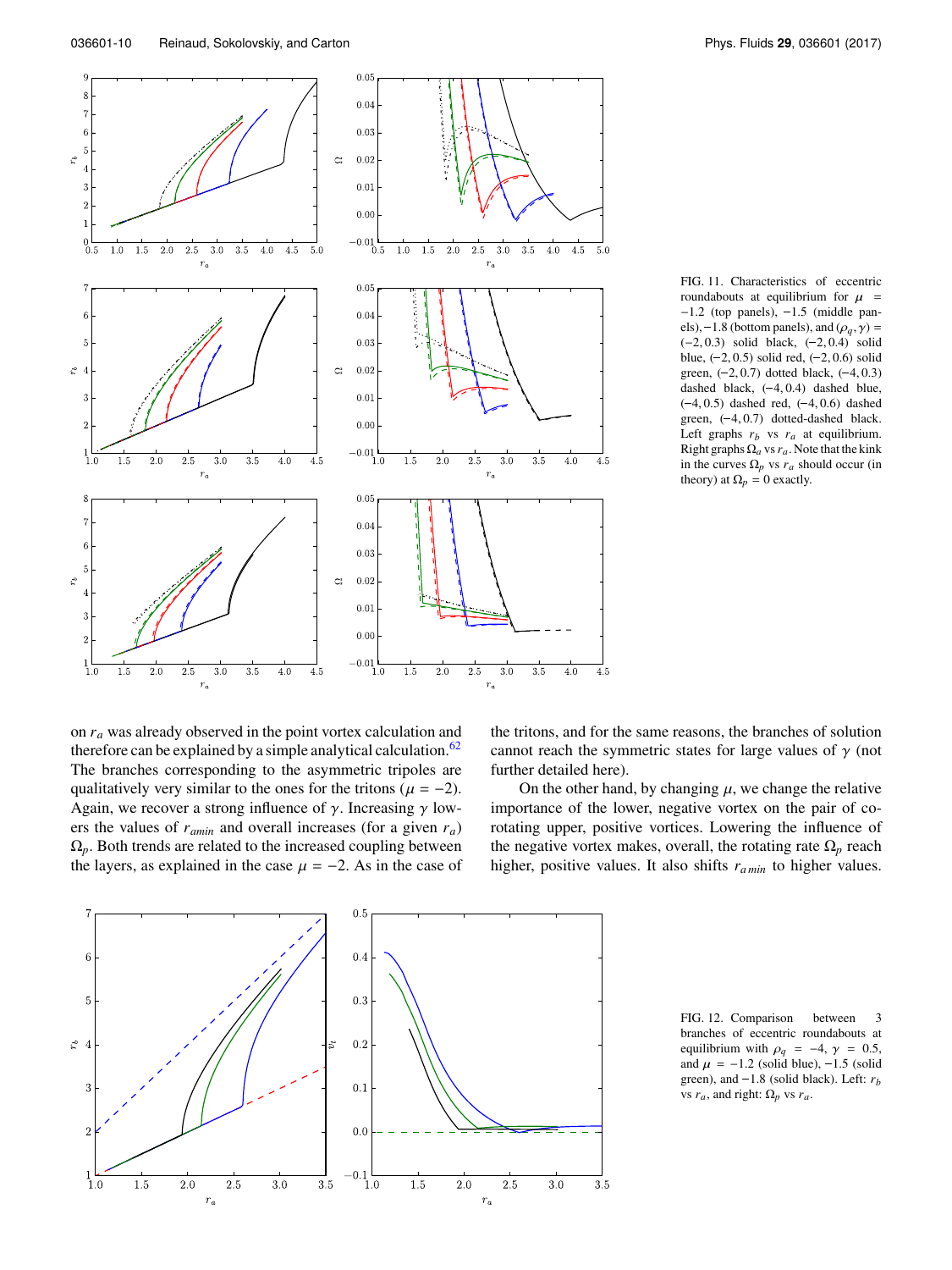<span id="page-10-0"></span>

FIG. 13. Growth rates of the two most unstable modes vs  $r_a$  for the equilibria with  $\rho_q = -2$ ,  $\mu = -1.5$ ,  $\gamma = 0.6$  (bottom) for eccentric roundabout (red) and ordinary/inverse roundabouts (blue).

Again, this is related to the reduced ability of the lower vortex to adapt to the positive rotation induced by the upper vortices. This influence is illustrated in Figure [12.](#page-9-1) We also recover that the influence of  $\rho_q$  on the global parameters such as  $r_b = f(r_a)$  and  $\Omega_p = g(r_a)$  (for equilibrium) is moderate.

Next, we present the linear stability of the full branches of asymmetric tripoles and the corresponding branch of symmetric tripoles. Figure [13](#page-10-0) shows the growth rates of the two most unstable modes for  $\mu = -1.5$ ,  $\rho_q = -2$ , and  $\gamma = 0.6$ . Both cases are qualitatively very similar. The branch corresponding to the eccentric roundabout (asymmetric case) represented in

red shows that the configurations are neutrally stable (within the accuracy of the calculation). This branch stops at  $r_a = 1.835$ for  $\gamma = 0.6$ .

For lower values of  $r_a$ , the only possible configuration is the symmetric one. In both cases, the intersection between the branches of eccentric and ordinary/inverse roundabouts is the starting point of an unstable mode along the symmetric branch. The growth rate of this mode first increases as *r<sup>a</sup>* is decreased, to reach a maximum  $\sigma = 0.0357$  at  $r_a = 1.71$  for  $\gamma = 0.6$  (with  $q = 2\pi$ ). Note that the amplitude of the maximum growth rate remains small ( $O(10^{-2})$ ). The growth rate  $\gamma = 0.6$  (with  $q = 2\pi$ ). Note that the amplitude of the maximum growth rate remains small  $(O(10^{-2}))$ . The growth rate then decreases for decreasing  $r_a$  and the mode disappears for  $r_a = 1.62$ . The second mode appears and rapidly grows for  $r_a < 1.47$ .

We illustrate the unstable regime by performing nonlinear simulations of  $\mu$  = -1.5,  $\rho_q$  = -2, and  $\gamma$  = 0.6. The instabilities are not forced and arise from the amplification of small numerical errors. We first investigate the nonlinear evolution of a strongly unstable state with  $r_a = 1.46$  (indicated by the marker *J* in Figure [13\)](#page-10-0). Results are presented in Figure [14.](#page-10-1) It should be noted that the results are presented in the reference frame rotating with the equilibrium. At  $t = 0$ , the two positive vortices of the upper layer at equilibrium exhibit highly deformed inner edges. Their shape resembles that of two co-rotating vortices at equilibrium close to the limit of vortex merger. The instability that develops is indeed related to the merger of the two upper, like-signed vortices. The two

<span id="page-10-1"></span>

FIG. 14. Top view of the unstable symmetric inverse roundabout at  $t = 0$ , 29, 30, and 39 for  $\rho_q = -2$ ,  $\mu = -1.5$ ,  $\gamma$  = 0.6, and  $r_a$  = 1.46, see marker *J* in Figure [13.](#page-10-0) The frames are plotted in the reference frame rotating with the equilibrium.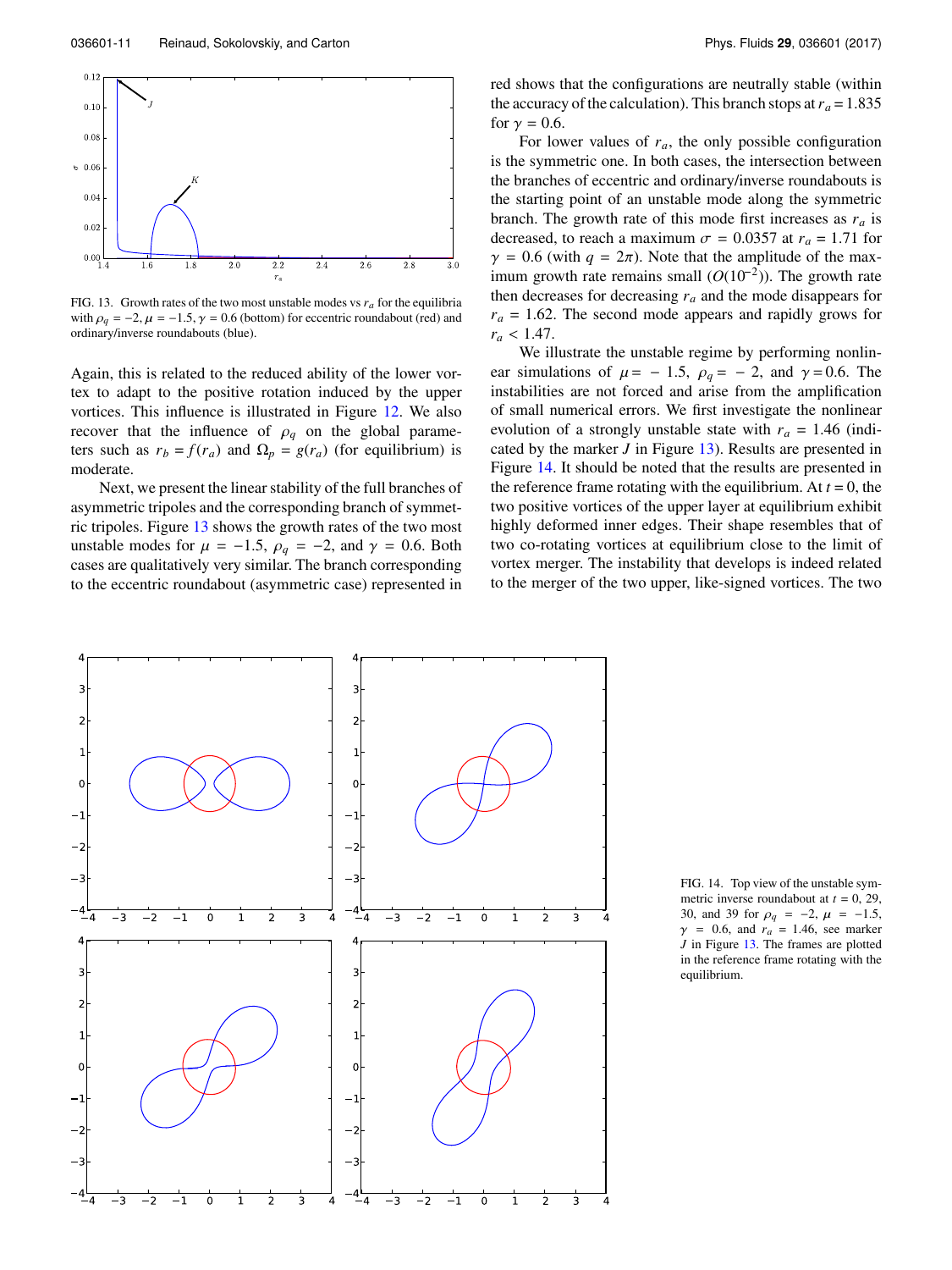<span id="page-11-0"></span>

FIG. 15. Top view of the unstable ordinary roundabout at *t* = 0, 249, 399, and 499 for  $\rho_q = -2$ ,  $\mu = -1.5$ ,  $\gamma = 0.6$ , and  $r_a = 1.72$ , see marker *K* in Figure [13.](#page-10-0) The frames are plotted in the reference frame rotating with the equilibrium.

vortices elongate in the direction joining their centres (a deformation consistent with an azimuthal mode *m* = 2). At  $t = 29$  the two inner edges come close to each other and the two vortices start to join by their sharp edges. This is the characteristic of the instability leading to vortex merger in the binary interaction for like-signed vortices. We see that by  $t = 30$ , the two upper poles have merged into a single pole.

Finally, we consider the nonlinear evolution of a symmetric ordinary roundabout in the first regime of instability. We consider a case where the growth rate is near its peak at *r<sup>a</sup>* = 1.72. Results are presented in Figure [15.](#page-11-0) In this case, the two like-signed vortices are much less deformed due to their weaker mutual interaction. In fact they are too far apart to merge. The state remains very close to its equilibrium configuration. Recall that the growth rate of the instability is small. Eventually the vortices start to misalign and the three vortices depart from their equilibrium position. However, the vortices do not deform significantly though they move relative to each other. The vortices do not undergo interaction which results in their breaking (by shear) or merger, and the structure remains tripolar.

## **V. CONCLUSION**

Half of the overall transport of heat, salinity, and other tracers in the oceans is likely to be due to mesoscale struc-tures.<sup>[75](#page-15-8)</sup> Systems of vortices in mutual equilibrium are of

particular interest as they can travel in the fluid over long distances. When these structures are linearly stable, they are able to persist in the flow for long periods of time. These vortex configurations are therefore central to the transport in the oceans. In this paper, we have focused on the existence and on the properties of equilibria for three horizontally aligned vortices in a two-layer fluid. Such configuration may be, for example, formed by the interaction between two propagating pairs of opposite-signed vortices or hetons.[53,](#page-14-32)[74,](#page-15-7)[76](#page-15-9) Hetons themselves are often observed on the oceans, as they can be generated by several physical mechanisms, such as a local density perturbation (ice melting), the baroclinic destabilisation of a coastal current, or of a thin and intense oceanic jet.

Notably, configurations of three collinear vortices have been observed in the Bay of Biscay.<sup>[70–](#page-15-4)[72](#page-15-5)</sup> The present paper has provided an idealised, theoretical framework where the existence and stability of such configurations of three vortices can be studied. In these configurations, two like-signed vortices lie in the first layer and another vortex of opposite sign in the second layer. For these tripoles, there are two branches of steady solutions. One branch consists of symmetric roundabouts, where the vortex of the second layer lies on the axis of rotation of the pair of like-signed vortices. The full structure rotates about this axis. Such branches are referred to as ordinary (or inverse) roundabouts. The second branch consists of threevortex structures whose centre of rotation is eccentric and is referred to as eccentric roundabouts. When the overall strength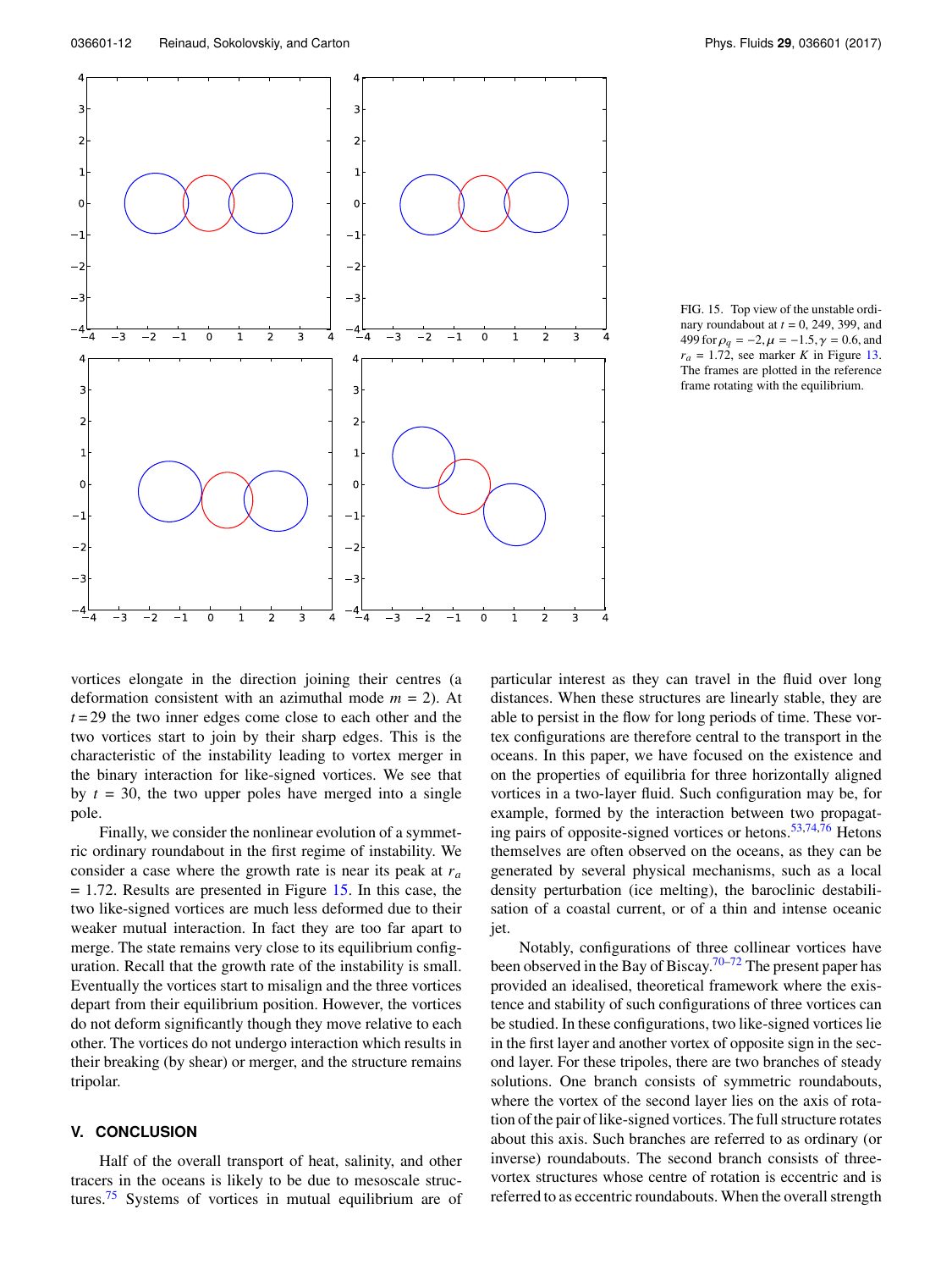of the vortices vanishes, the centre of rotation is rejected to infinity and the configuration translates. Such vortex structures are known as tritons. The branches of ordinary/inverse and eccentric roundabouts normally intersect at a point where the rotation rate (or translation velocity) of the structure vanishes. Both branches of solution can be characterised by the horizontal distance separating the two like-signed vortices of the first layer, 2*ra*. Since not all distances vary monotonically across all branches, there is no single, universal distance to be considered for the problem. Typically ordinary or inverse roundabouts can exist at equilibrium over larger ranges of this distance. Branches of eccentric roundabouts and triton normally cease to exist for separation distances between the centres of the lower vortices, 2*ra*, less than a threshold. Only symmetric roundabouts can exist for separations less than this threshold.

In the case where the branches of eccentric and ordinary roundabouts intersect, the branch of eccentric roundabouts (respectively, triton) appears to be linearly stable. This can be related to the fact that the turning point of the branch occurs for values of*r<sup>a</sup>* too large to trigger instabilities. Instabilities generally occur for the ordinary roundabouts for smaller separation distances between the vortices only. This indicates that most of eccentric roundabouts are generally long lived.

Instabilities have however been observed for eccentric roundabouts and tritons for large values of γ. For such vortex configurations, one of the upper-layer vortices is closer to the lower-layer vortex than the other. For large values of this parameter, this upper-layer vortex experiences a strain so high

that a sharp corner forms on the vortex inner edge; this sustains stationarity. The corner indicates the presence of a stagnation point and the end of the branch of solution. Such strong deformation in the shape of the vortex may trigger instability. In the nonlinear regime, the instability results in the shedding of a PV filament from this inner edge. The structure then stabilises back and persists as a different, meta-stable tripolar structure surrounded by thin filaments. The filaments eventually disappear.

As mentioned before, for values of  $r_a$  smaller than the range where eccentric roundabouts may exist, the ordinary and inverse roundabouts can be unstable. In the range of parameters studied, the instability results in the merger of the two upper-layer, like-signed vortices. This results in the formation of a metastable hetonic structure which keeps rotating around the same rotation axis. This type of behaviour depends on the value of  $\gamma$ , and other regimes could be observed (such as the breaking of the opposite-signed vortex $^{74}$  $^{74}$  $^{74}$ ).

All the results above have been obtained for the case  $h_1 = h_2$ . The general case with  $h_1 \neq h_2$  needs to be studied in detail. However, an early test, represented in Figure [16,](#page-12-0) shows  $r_b$  vs  $r_a$  and the translation velocity  $v_t$  (for tritons) or the rotation velocity  $\Omega_p$  for ordinary and inverse roundabouts vs  $r_a$  for the case  $\mu = -2$  $r_b$  vs  $r_a$  and the translation velocity  $v_t$  (for tritons) or the rotation velocity  $\Omega_p$  for ordinary and inverse roundabouts vs  $r_a$  for the case  $\mu = -2$ ,  $\gamma = 0.6$  and with  $h_1 = 0.2$ ,  $h_2 = 1 - h_1 = 0.8$ .<br>Results for both  $\rho_q = -2$  and  $-4$  are presented. In practice, the curves cannot be distinguished visually on the graph as they are almost identical. In these results, the PV of the vortices of the like-signed vortices is kept to  $2\pi$  as before, and their mean radius is also kept to 1. The PV of the opposite-signed vortex

<span id="page-12-0"></span>

FIG. 16. Steady eccentric and ordinary roundabouts' characteristics for  $h_1 = 0.2$ ,  $h_2 = 0.8$ . Here,  $\mu = -2$ ,  $\gamma$  = 0.6. Results for  $\rho_q$  = -2 (solid black—eccentric and solid red ordinary/inverse) and  $\rho_q = -4$  (dashed black—eccentric and dashed redordinary/inverse) are almost superimposed. Top left: distance *r<sup>b</sup>* vs *r<sup>a</sup>* for the equilibria. Top right: translation velocity (black, eccentric roundabouts) and rotation velocity (red, ordinary/inverse roundabouts) vs*ra*. Bottom: growth rate of the most unstable mode vs the gap  $\delta$ .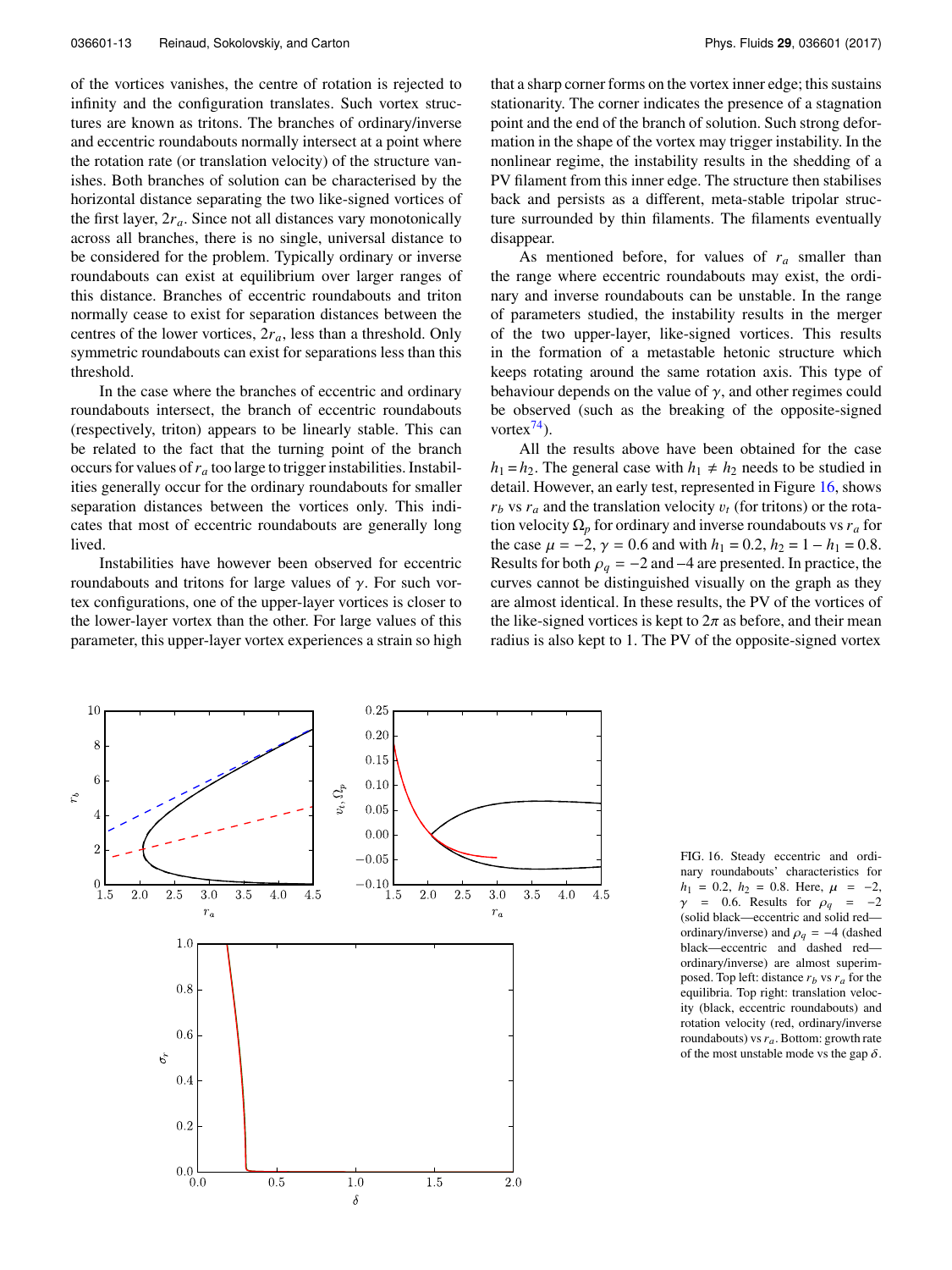is then fixed by the value of  $\rho_q$ , and its radius such that the ratio of the volume integrated PV is  $\mu$ . The linear stability analysis provides results qualitatively similar to those obtained for the case  $h_1 = h_2$ . The eccentric roundabouts are linearly stable, while ordinary and inverse roundabouts can be unstable when the two like-signed vortices are close enough to each other. We present the growth rate of the most unstable mode for the ordinary roundabout in Figure [16.](#page-12-0) The overall pattern is the same as the other cases—the difference is in appearance only: here the view is zoomed out to see a larger range of growth rates, and the growth rates are plotted against the distance  $\delta$  instead of  $r_a$ . This first plot provides a less detailed view on the growth rates, but allows exhibiting the classical behaviour of the bifurcation of the mode.

The upshot of the study is that, despite the existence of small regions of instability, most of these tripolar structures are linearly stable and are therefore persistent. Such vortex configurations are well suited candidates to be oceanic tracercarrying eddies.

The natural extension of this study is the investigation of the equilibria of four vortices  $(N_1 = 1, N_2 = 3,$ and  $N_1 = N_2 = 2$ ). Point vortex solutions for equilibria have been obtained in the two-layer configuration<sup>[53,](#page-14-32)[62](#page-14-23)</sup> as well as in the context of the three dimensional, continuously stratified quasi-geostrophic model. $57$  Future work will therefore determine equilibrium solution for finite core vortices and address their linear stability properties.

## **ACKNOWLEDGMENTS**

M.A.S. and X.C. were supported by RFBR/CNRS (PRC Grant No. 16-55-15001/1069, numerical simulation), and M.A.S. also was supported by RSF (Grant No. 14-50-00095, geophysical applications). The University of St Andrews is a charity registered in Scotland No. SC013532.

## <span id="page-13-0"></span>**APPENDIX: ANALYSIS OF THE DEFORMATION OF VORTEX 3**

We present here a Fourier analysis of the deformation of the boundary of vortex 3 in the case  $\mu = -2$ ,  $\rho_q = -4$ , and  $\gamma = 0.8$  when it deforms to form a sharp inner edge. Results are presented in Figure [17.](#page-13-1) We first measure  $\Delta r = r - r_3$ , the departure of the local polar radius *r* (measure from centroid of the vortex) as a function of the local polar angle. The contours are originally mapped by 450 nodes. The signal obtained is re-sampled over 512 points equally spaced in polar angle using local quadratic interpolation. We next perform an FFT to determine the azimuthal modes of deformation. The deformation is dominated by mode  $m = 2$  and its first subharmonics  $m = 4$ . The asymmetry between the inner and outer edges of the vortex is fed by an increase in magnitude of mode  $m = 3$ .

<span id="page-13-1"></span>

FIG. 17. Shape and deformation of vortex 3 for the eccentric roundabout  $\mu =$  $-2$ ,  $ρ = -4$ ,  $γ = 0.8$ . Top: boundary of vortex 3 for six steady configurations. All contours are shifted in the *x*-direction such that their outer edge is at the centre of the plane. Bottom left: deformation of the contour ∆*r* vs the polar angle  $\theta$ . Bottom right: norm of the Fourier coefficients of the deformation  $|\Delta r|$  vs the azimuthal wave number *m*. On the bottom panels: from the least to most deformed the bottom curves are in dotted black, then solid red, solid blue, solid green, solid yellow. The most deformed state obtained numerically corresponds to the solid black line (outer contour on the top panel).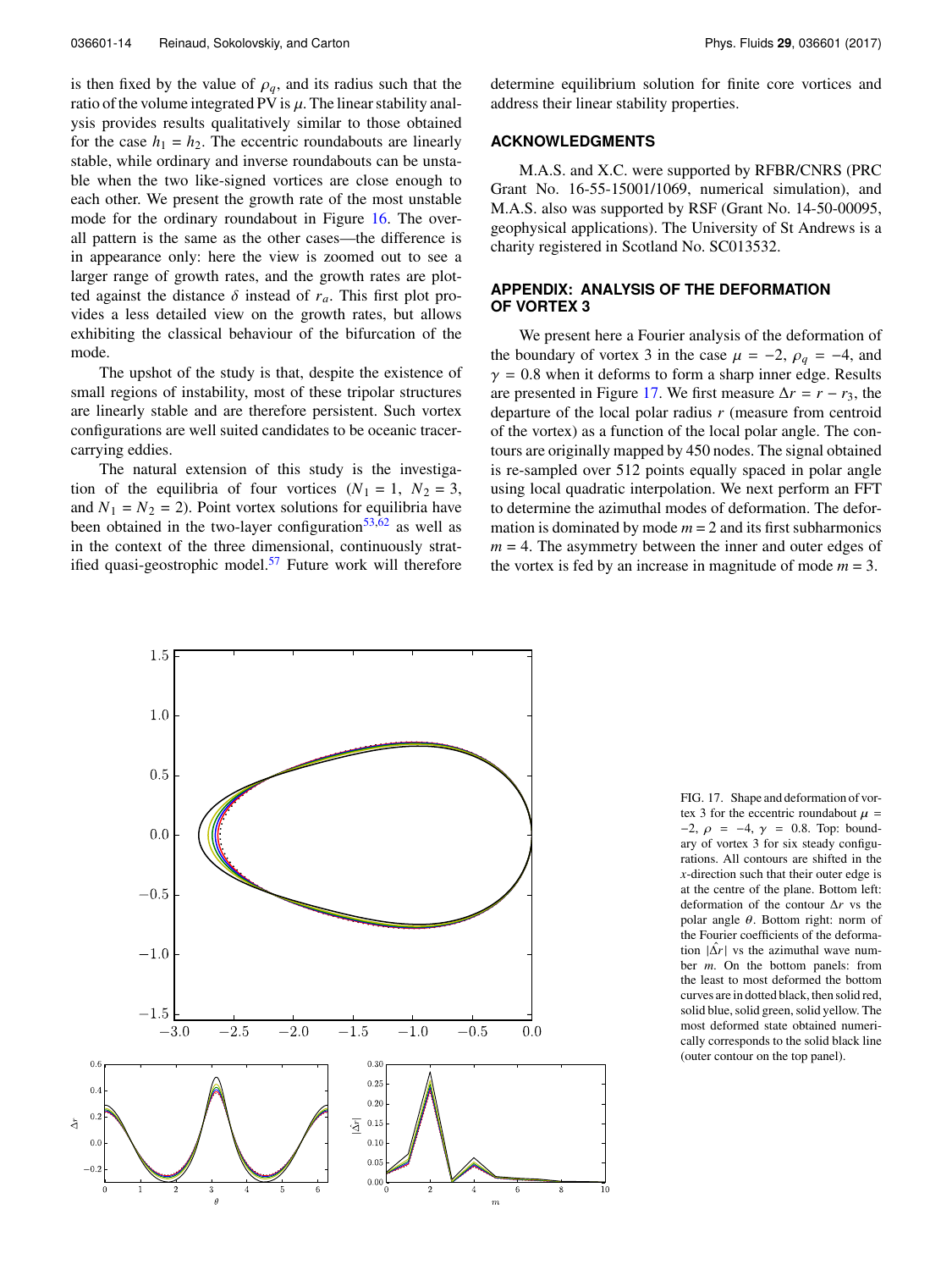- <span id="page-14-0"></span><sup>1</sup>G. S. Deem and N. J. Zabusky, "Vortex waves: Stationnary 'V-states,' interactions, recurrence, and breaking," [Phys. Rev. Lett.](http://dx.doi.org/10.1103/physrevlett.40.859) **40**, 859–862 (1978).
- <span id="page-14-1"></span><sup>2</sup>G. Kirchhoff, Vorlesungen über Mathematische Physik: Mechanik (Taubner, Leipzig, 1876).
- <span id="page-14-2"></span><sup>3</sup>A. E. H. Love, "On the stability of certain vortex motion," [Proc. London](http://dx.doi.org/10.1112/plms/s1-25.1.18) [Math. Soc.](http://dx.doi.org/10.1112/plms/s1-25.1.18) **s1-25**, 18–43 (1893).
- <span id="page-14-3"></span><sup>4</sup>T. B. Mitchell and L. F. Rossi, "The evolution of Kirchhoff elliptic vortices," [Phys. Fluids](http://dx.doi.org/10.1063/1.2912991) **20**, 054103 (2008).
- <span id="page-14-4"></span><sup>5</sup>S. A. Chaplygin, "On a pulsating cylindrical vortex," [Trans. Phys. Sect.](http://dx.doi.org/10.1134/s1560354707010091) [Imperial Moscow Soc. Friends of Nat. Sci.](http://dx.doi.org/10.1134/s1560354707010091) **10**, 13–22 (1899) [\[Regular](http://dx.doi.org/10.1134/s1560354707010091) [Chaotic Dyn.](http://dx.doi.org/10.1134/s1560354707010091) **12**, 101–116 (1899)].
- <span id="page-14-5"></span><sup>6</sup>S. Kida, "Motion of an elliptic vortex in an uniform shear flow," [J. Phys.](http://dx.doi.org/10.1143/jpsj.50.3517) [Soc. Jpn.](http://dx.doi.org/10.1143/jpsj.50.3517) **50**, 3517–3520 (1981).
- <span id="page-14-6"></span><sup>7</sup>D. G. Dritschel, "The stability of elliptical vortices in an external straining flow," [J. Fluid Mech.](http://dx.doi.org/10.1017/s0022112090001276) **210**, 223–261 (1990).
- <span id="page-14-7"></span><sup>8</sup>L. M. Polvani and G. R. Flierl, "Generalized Kirchhoff vortices," [Phys.](http://dx.doi.org/10.1063/1.865530) [Fluids](http://dx.doi.org/10.1063/1.865530) **29**, 2376–2379 (1986).
- <span id="page-14-8"></span><sup>9</sup>V. F. Kozlov, "Model of two-dimensional vortex motion with an entrainment mechanism," [Fluid Dyn.](http://dx.doi.org/10.1007/bf01051355) **27**, 793–798 (1992).
- <sup>10</sup>V. F. Kozlov, "A nonlinear model for Kirchhoff vortex dissipation," Oceanology **32**, 427–430 (1992).
- <span id="page-14-9"></span><sup>11</sup>V. F. Kozlov, "Model of the interaction of elliptic vortex patches with entrainment effects," Izv., Atmos. Oceanic Phys. **29**, 90–96 (1993).
- <span id="page-14-10"></span><sup>12</sup>V. S. Sadovskii, "Vortex regions in a potential stream with a jump of Bernoulli's constant at the boundary," [J. Appl. Math. Mech.](http://dx.doi.org/10.1016/0021-8928(71)90070-0) **35**, 729–735 (1971).
- <span id="page-14-11"></span><sup>13</sup>J. McWilliams, G. R. Flierl, V. D. Larichev, and G. M. Reznik, "Numerical studies of barotropic modons," [Dyn. Atmos. Oceans](http://dx.doi.org/10.1016/0377-0265(81)90001-4) **5**, 219–238 (1981).
- <span id="page-14-28"></span><sup>14</sup>R. T. Pierrehumbert, "A family of steady, translating vortex pairs with distributed vorticity," [J. Fluid Mech.](http://dx.doi.org/10.1017/s0022112080000559) **99**, 129–144 (1980).
- <sup>15</sup>P. G. Saffman and R. Szeto, "Equilibrium shape of a pair of equal vortices," [Phys. Fluids](http://dx.doi.org/10.1063/1.862935) **23**, 2339–2342 (1980).
- <span id="page-14-13"></span><sup>16</sup>H. M. Wu, E. A. Overman II, and N. J. Zabusky, "Steady-state solutions of the euler equations: Rotating and translating V-states with limiting cases. I. Numerical algorithms and results," [J. Comput. Phys.](http://dx.doi.org/10.1016/0021-9991(84)90051-2) **53**, 42–71 (1984).
- <span id="page-14-14"></span> $17E$ . A. Overman II, "Steady-state solutions of the Euler equations in two dimensions. II. Local analysis of limiting V-states," [SIAM J. Appl. Math.](http://dx.doi.org/10.1137/0146049) **46**, 765–800 (1986).
- <sup>18</sup>Z. Kizner and R. Khvoles, "Two variations on the theme of Lamb-Chaplygin: Supersmooth dipole and rotating multipoles," [Regular Chaotic Dyn.](http://dx.doi.org/10.1070/rd2004v009n04abeh000293) **9**, 509– 518 (2004).
- <span id="page-14-12"></span><sup>19</sup>A. I. Shavlyugin, "Stationary states of a pair of tangent identical vortex spots in a barotropic ocean," [Izv., Atmos. Oceanic Phys.](http://dx.doi.org/10.1134/s0001433815060109) **52**, 101–107 (2016).
- <span id="page-14-15"></span><sup>20</sup>S. Arendt, "Steadily translating vortices in a stratified fluid," [Phys. Fluids](http://dx.doi.org/10.1063/1.868636) **7**, 384–388 (1995).
- $21$ J. Burbea, "On patches of uniform vorticity in a plane of irrotational flow," [Arch. Ration. Mech. Anal.](http://dx.doi.org/10.1007/bf00280642) **77**, 349–358 (1982).
- <sup>22</sup>V. V. Perepelkin and A. G. Petrov, "Dynamics of an elliptic vortex," [Fluid](http://dx.doi.org/10.1007/bf01090617) [Dyn.](http://dx.doi.org/10.1007/bf01090617) **18**, 539–544 (1983).
- <sup>23</sup>B. Turkington, "Corotating steady vortex flows with N-fold symmetry," [Nonlinear Anal., Theory, Methods Appl.](http://dx.doi.org/10.1016/0362-546x(85)90059-8) **9**, 351–369 (1985).
- <sup>24</sup> Y.-H. Wan, "The stability of rotating vortex patches," [Commun. Math. Phys.](http://dx.doi.org/10.1007/bf01206950) **107**, 1–20 (1986).
- <sup>25</sup>V. F. Kozlov and V. G. Makarov, "Simulation of the instability of axisymmetric vortices using the contour dynamics method," [Fluid Dyn.](http://dx.doi.org/10.1007/bf01097358) **20**, 28–34 (1985).
- <sup>26</sup>J. Nycander, "Steady vortices in plasmas and geophysical flows," [Chaos](http://dx.doi.org/10.1063/1.166006) **4**, 253–268 (1994).
- <sup>27</sup>J. Nycander, "Existence and stability of stationary vortices in uniform shear flow," [J. Fluid Mech.](http://dx.doi.org/10.1017/s0022112095000887) **287**, 119–132 (1995).
- <sup>28</sup>N. R. McDonald, "A new translating quasigeostrophic V-state," [Eur. J.](http://dx.doi.org/10.1016/j.euromechflu.2003.10.004) [Mech., B: Fluids](http://dx.doi.org/10.1016/j.euromechflu.2003.10.004) **23**, 633–644 (2004).
- <sup>29</sup>P. Luzzatto-Fegiz and C. H. K. Williamson, "Stability of elliptical vortices from 'imperfect-velocity-impulse' diagrams," [Theor. Comput. Fluid Dyn.](http://dx.doi.org/10.1007/s00162-009-0151-4) **24**, 181–188 (2010).
- <sup>30</sup>P. Luzzatto-Fegiz and C. H. K.Williamson, "An efficient and general numerical method to compute steady uniform vortices," [J. Comput. Phys.](http://dx.doi.org/10.1016/j.jcp.2011.04.035) **230**, 6495–6511 (2011).
- <sup>31</sup>H. Płotka and D. G. Dritschel, "Quasi-geostrophic shallow-water vortexpatch equilibria and their stability," [Geophys. Asrophys. Fluid Dyn.](http://dx.doi.org/10.1080/03091929.2012.674128) **106**, 574–595 (2012).
- <span id="page-14-16"></span><sup>32</sup>H. Płotka and D. G. Dritschel, "Quasi-geostrophic shallow-water doublyconnected vortex equilibria and their stability," [J. Fluid Mech.](http://dx.doi.org/10.1017/jfm.2013.104) **723**, 40–68 (2013).
- <span id="page-14-17"></span><sup>33</sup>D. G. Dritschel, "The stability and energetics of corotating uniform vortices," [J. Fluid Mech.](http://dx.doi.org/10.1017/s0022112085002324) **157**, 95–113 (1985).
- <span id="page-14-19"></span><sup>34</sup>V. F. Kozlov, "Construction of the stationary states of vortex patches by the method of perturbations," Izv., Atmos. Oceanic Phys. **27**, 77–86 (1991).
- <span id="page-14-29"></span><sup>35</sup>D. G. Dritschel, "A general theory for two-dimensional vortex interactions," [J. Fluid Mech.](http://dx.doi.org/10.1017/s0022112095001716) **293**, 269–303 (1995).
- <sup>36</sup>D. G. Crowdy, "A class of exact multipolar vortices," [Phys. Fluids](http://dx.doi.org/10.1063/1.870118) **11**, 2556–2564 (1999).
- <sup>37</sup>D. G. Crowdy, "The construction of exact multipolar equilibria of the twodimensional Euler equations," [Phys. Fluids](http://dx.doi.org/10.1063/1.1420746) **14**, 257–267 (2002).
- <sup>38</sup>P. Caillol and R. Grimshaw, "Steady multipolar planar vortices with nonlinear critical layer," [Geophys. Astrophys. Fluid Dyn.](http://dx.doi.org/10.1080/03091920412331294845) **98**, 473–506 (2004).
- <sup>39</sup>Z. Kizner and R. Khvoles, "The tripole vortex: Experimental evidence and explicit solutions," [Phys. Rev. E](http://dx.doi.org/10.1103/physreve.70.016307) **70**, 016307 (2004).
- <span id="page-14-18"></span><sup>40</sup>Z. Kizner, R. Khvoles, and J. C. McWilliams, "Rotating multipoles on the
- <span id="page-14-20"></span>f- and γ-planes," [Phys. Fluids](http://dx.doi.org/10.1063/1.2432915) **19**, 016603 (2007).<br><sup>41</sup>Z. I. Kizner, "Rossby solitons with axially symmetric baroclinic modes," Dokl. (Trans.) USSR Acad. Sci. **275**, 211–214 (1984).
- <sup>42</sup>V. F. Kozlov, V. G. Makarov, and M. A. Sokolovskiy, "Numerical model of the baroclinic instability of axially symmetric eddies in two-layer ocean," Izv., Atmos. Oceanic Phys. **22**, 674–678 (1986).
- <sup>43</sup>M. A. Sokolovskiy, "Numerical modelling of nonlinear instability for axisymmetric two-layer vortices," Izv., Atmos. Oceanic Phys. **24**, 536–542 (1988).
- <sup>44</sup>L. M. Polvani, N. J. Zabusky, and G. R. Flierl, "Two-layer geostrophic vortex dynamics: 1. Upper-layer V-states and merger," [J. Fluid Mech.](http://dx.doi.org/10.1017/s0022112089002016) **205**, 215–242 (1989).
- <sup>45</sup>L. M. Polvani, "Two-layer geostrophic vortex dynamics. 2. Alignment and two-layer V-states," [J. Fluid Mech.](http://dx.doi.org/10.1017/s0022112091002045) **225**, 241–270 (1991).
- <sup>46</sup>Z. I. Kizner, "Solitary Rossby waves with baroclinic modes," [J. Mar. Res.](http://dx.doi.org/10.1357/0022240973224256) **55**, 671–685 (1997).
- <sup>47</sup>M. A. Sokolovskiy, "Stability of an axisymmetric three-layer vortex," Izv., Atmos. Oceanic Phys. **33**, 16–26 (1997).
- <span id="page-14-27"></span><sup>48</sup>M. A. Sokolovskiy and J. Verron, "Finite-core hetons: Stability and interactions," [J. Fluid Mech.](http://dx.doi.org/10.1017/s0022112000001816) **423**, 127–154 (2000).
- <span id="page-14-30"></span><sup>49</sup>J. N. Reinaud and D. G. Dritschel, "The merger of vertically offset quasigeostrophic vortices," [J. Fluid Mech.](http://dx.doi.org/10.1017/s0022112002001854) **469**, 287–315 (2002).
- <sup>50</sup>Z. Kizner, D. Berson, and R. Khvoles, "Baroclinic modon equilibria on the beta-plane: Stability and transitions," [J. Fluid Mech.](http://dx.doi.org/10.1017/s0022112002001611) **468**, 239–270 (2002).
- <sup>51</sup>Z. Kizner, D. Berson, and R. Khvoles, "Non-circular baroclinic modons: Constructing stationary solutions," [J. Fluid Mech.](http://dx.doi.org/10.1017/s0022112003004993) **489**, 199–228 (2003).
- <sup>52</sup>J. N. Reinaud and X. Carton, "The stability and non-linear evolution of quasi-geostrophic hetons," [J. Fluid Mech.](http://dx.doi.org/10.1017/s0022112009007812) **636**, 109–135 (2009).
- <span id="page-14-32"></span>53M. A. Sokolovskiy and X. Carton, "Baroclinic multipole formation from heton interaction," [Fluid Dyn. Res.](http://dx.doi.org/10.1088/0169-5983/42/4/045501) **42**, 045501 (2010).
- <sup>54</sup>V. G. Makarov, M. A. Sokolovskiy, and Z. Kizner, "Doubly symmetric finite-core heton equilibria," [J. Fluid Mech.](http://dx.doi.org/10.1017/jfm.2012.316) **708**, 397–417 (2012).
- <span id="page-14-31"></span><sup>55</sup>J. N. Reinaud, "On the stability of continuously stratified quasi-geostrophic hetons," [Fluid Dyn. Res.](http://dx.doi.org/10.1088/0169-5983/47/3/035510) **47**, 035510 (2015).
- <span id="page-14-26"></span><sup>56</sup>B. Shteinbuch-Fridman, V. Makarov, X. Carton, and Z. Kizner, "Two-layer geostrophic tripoles comprised by patches of uniform potential vorticity," [Phys. Fluids](http://dx.doi.org/10.1063/1.4916283) **27**, 036602 (2015).
- <span id="page-14-33"></span><sup>57</sup>J. N. Reinaud and X. Carton, "The interaction between two oppositely travelling, horizontally offset, antisymmetric quasi-geostrophic hetons," [J. Fluid](http://dx.doi.org/10.1017/jfm.2016.171) [Mech.](http://dx.doi.org/10.1017/jfm.2016.171) **794**, 409–443 (2016).
- <span id="page-14-21"></span><sup>58</sup>X. Carton, D. Ciani, J. Verron, J. Reinaud, and M. Sokolovskiy, "Vortex merger in surface quasi-geostrophy," [Geophys. Astrophys. Fluid Dyn](http://dx.doi.org/10.1080/03091929.2015.1120865) **110**, 1–22 (2016).
- <span id="page-14-22"></span><sup>59</sup>M. A. Sokolovskiy and J. Verron, "New stationary solutions to the problem of three vortices in a two-layer fluid," [Dokl. Phys.](http://dx.doi.org/10.1134/1.1467869) **47**, 233–237 (2002).
- <span id="page-14-25"></span><sup>60</sup>M. A. Sokolovskiy and J. Verron, "Dynamics of the triangular two-layer vortex structures with zero total intensity,"[Regular Chaotic Dyn.](http://dx.doi.org/10.1070/rd2002v007n04abeh000221) **7**, 435–472 (2002).
- <sup>61</sup>M. A. Sokolovskiy and J. Verron, "Dynamics of the three vortices in twolayer rotating fluid," [Regular Chaotic Dyn.](http://dx.doi.org/10.1070/rd2004v009n04abeh000288) **9**, 417–438 (2004).
- <span id="page-14-23"></span><sup>62</sup>M. A. Sokolovskiy and J. Verron, *Vortex Structures in a Stratified Rotating Fluid* (Springer, Switzerland, 2014).
- <span id="page-14-24"></span><sup>63</sup>M. A. Sokolovskiy, K. V. Koshel, and J. Verron, "Three-vortex quasigeostrophic dynamics in a two-layer fluid. Part 1. Analysis of relative and absolute motions," [J. Fluid Mech.](http://dx.doi.org/10.1017/jfm.2012.568) **717**, 232–254 (2013).